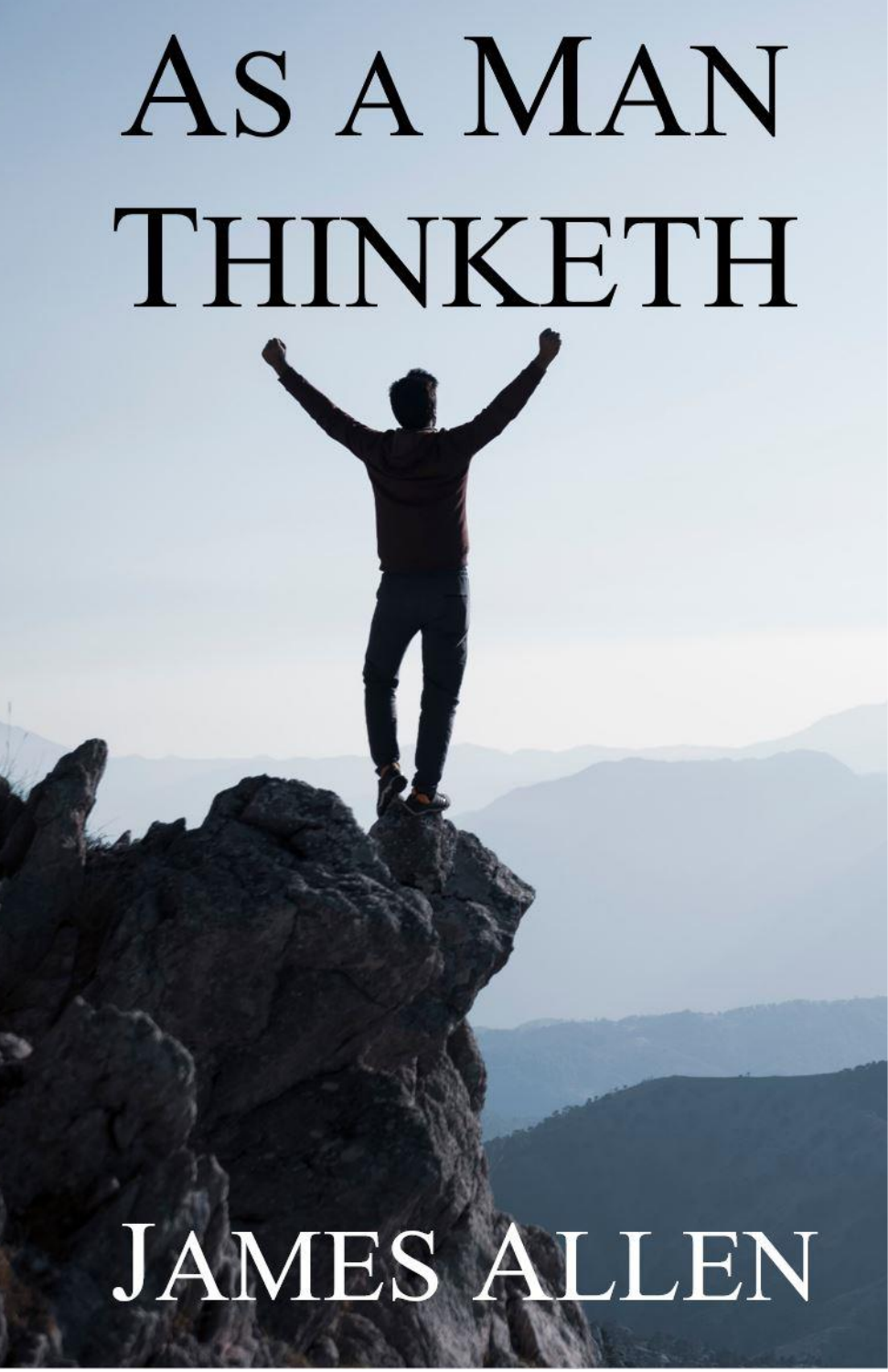# **GENERAL TERMS OF USE**

By reading or using any part of this book you indicate that you have read, understand, and agree to the General Terms of Use as written below.

### **Body Text**

The body of text from this rendition of "As a Man Thinketh" was taken from the original work, which is in the public domain. The work was edited for clarity and modern language by Xplica LLC. While not protected under copyright, the newly edited work is also NOT in the public domain and may not be copied or distributed by any person or entity other than Xplica LLC.

#### **Cover**

The cover art of this book is protected under U.S. Copyright Law and is used by Xplica LLC under license. No part of the cover art may be reproduced or distributed.

#### **Use Outside of the United States**

The copyright laws of your locality govern the distribution of this work. These laws are constantly changing. If you live outside of the United States, then check the laws of your country to assure that it is legal to download and read this book. Xplica LLC makes no representations concerning the copyright status of this work in any country outside of the United States.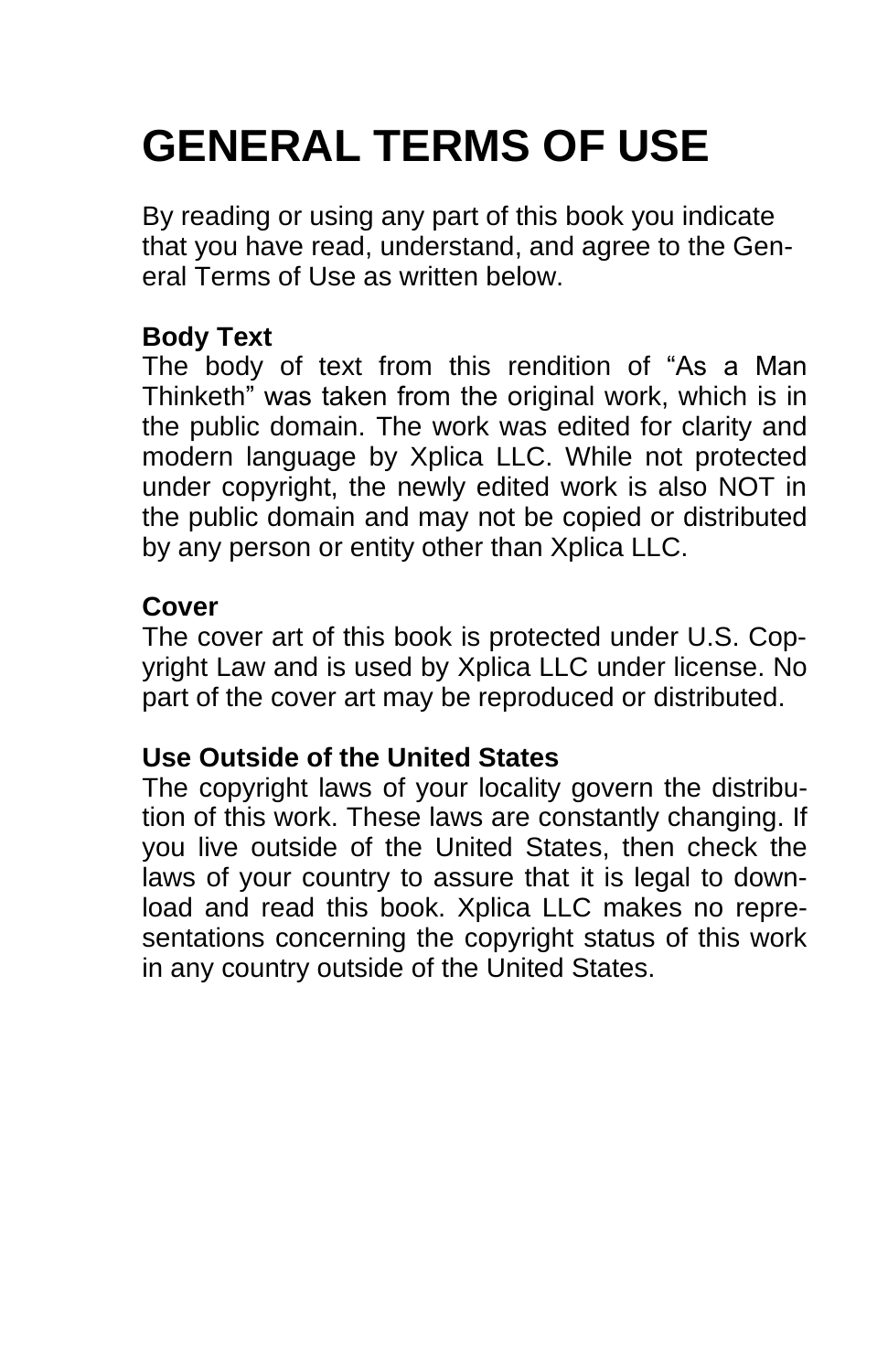# **Navigating This E-Book**

This Adobe pdf e-book is formatted with a clickable Table of Contents both in the book and as pdf bookmarks.

#### **EXAMPLES**

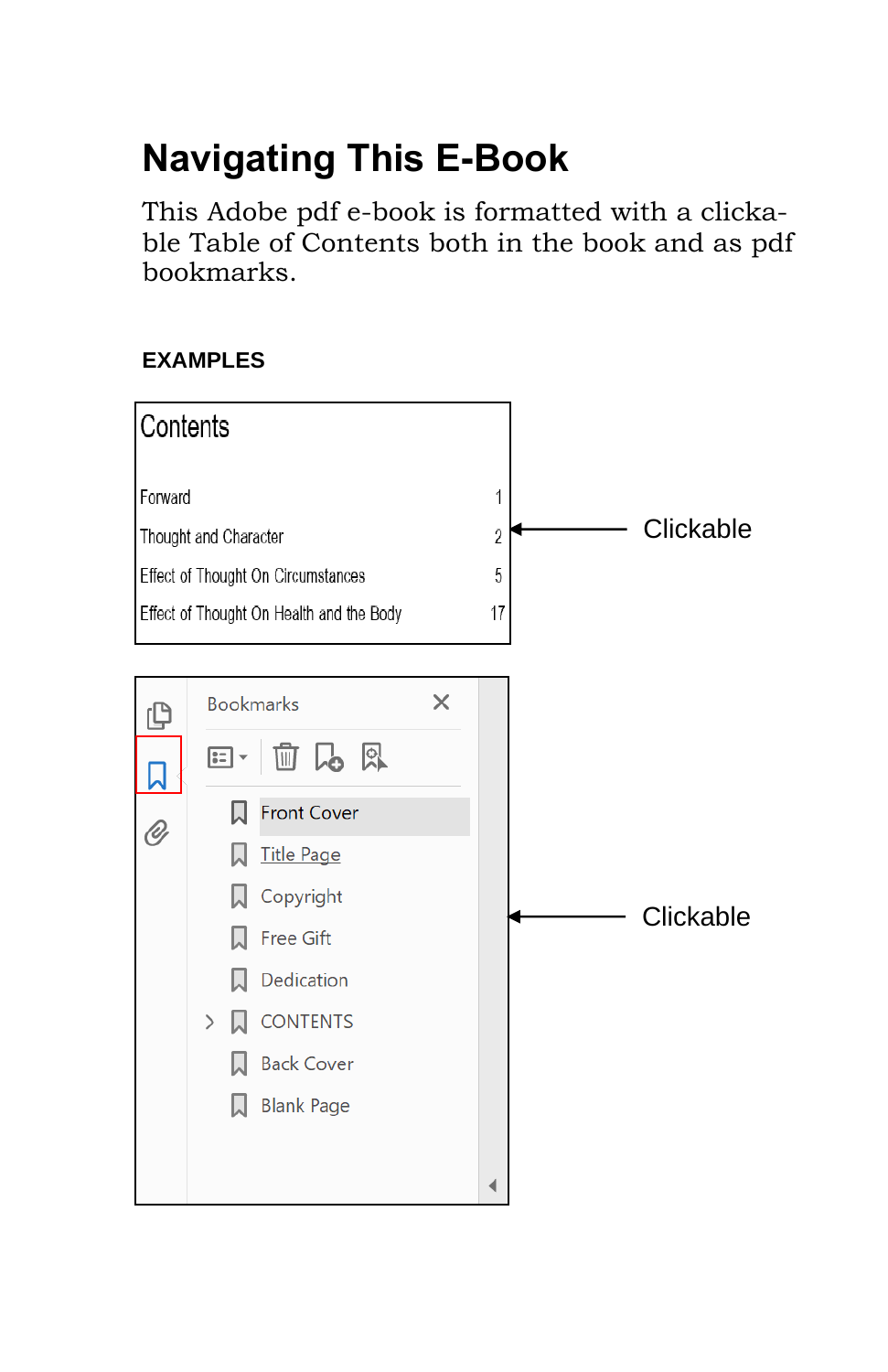# Strong<br>& Happy

**DISCOVER NEW INSPIRATION AND CHANGE YOUR LIFE NOW** 

THE GOLDEN BOOK FOR HAPPINESS, HEALTH, AND WEALTH

**SECOND EDITION** 

**FAVORA** 

STAP

MICHAEL ARN

available at amazon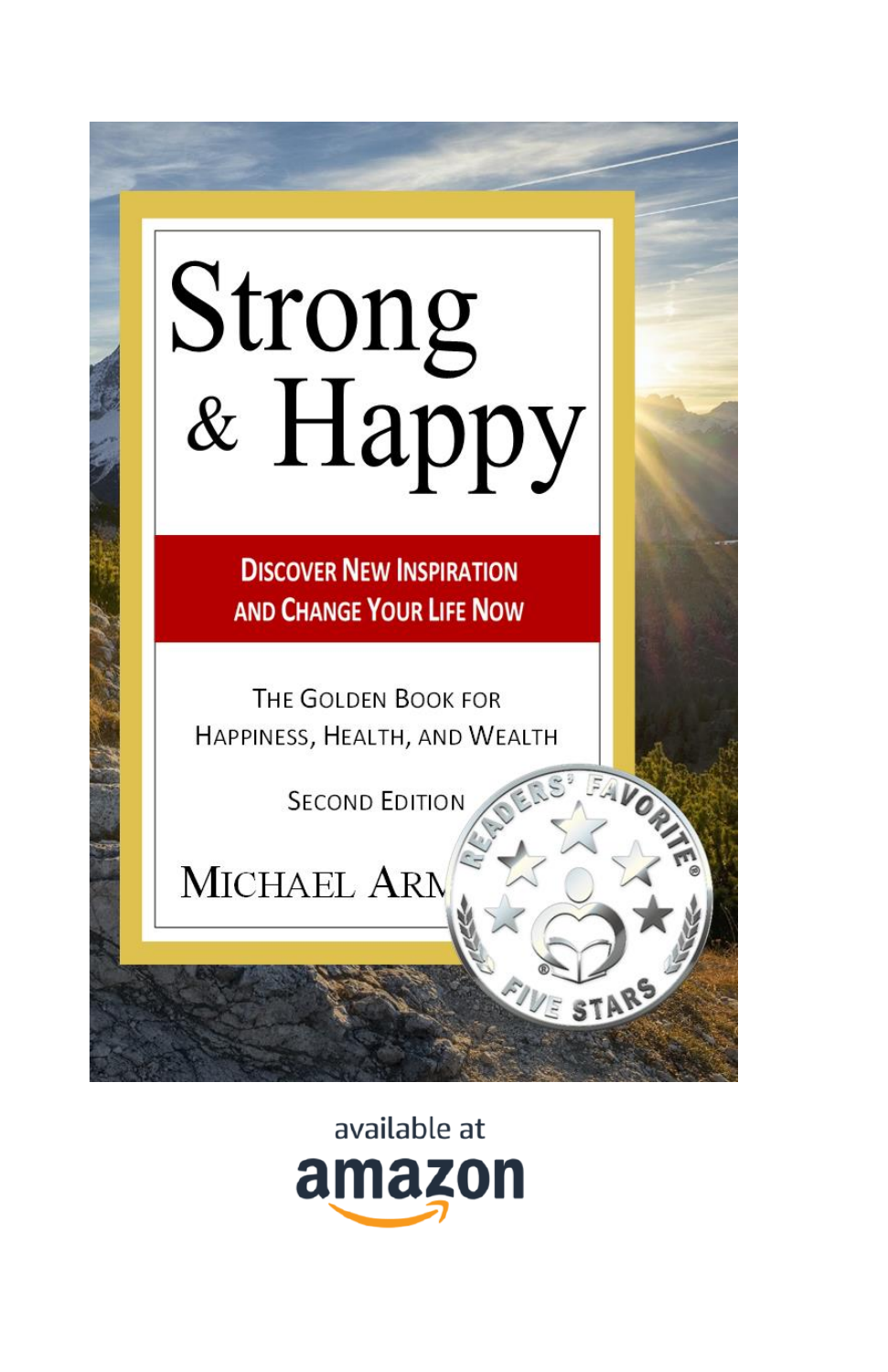## [Join our growing community of thousands](www.bestrongandhappy.com) [of people dedicated to improving their lives](www.bestrongandhappy.com) **www.bestrongandhappy.com IT'[S FREE](www.bestrongandhappy.com)**

#### **FREE CONFNT**



Personal Growth



Fine Food & Drink





Relationships

#### WEEKLY NEWSLETTER



#### Boing Inspired in Life: Part 1





ere isn't one single factor why<br>hijo that are nequired in the



WALLACE D. WATTLES





**Health and Wellness** 

**How to ATTRACT** a Life of WEALTH

W.D. WATTLES



Musings

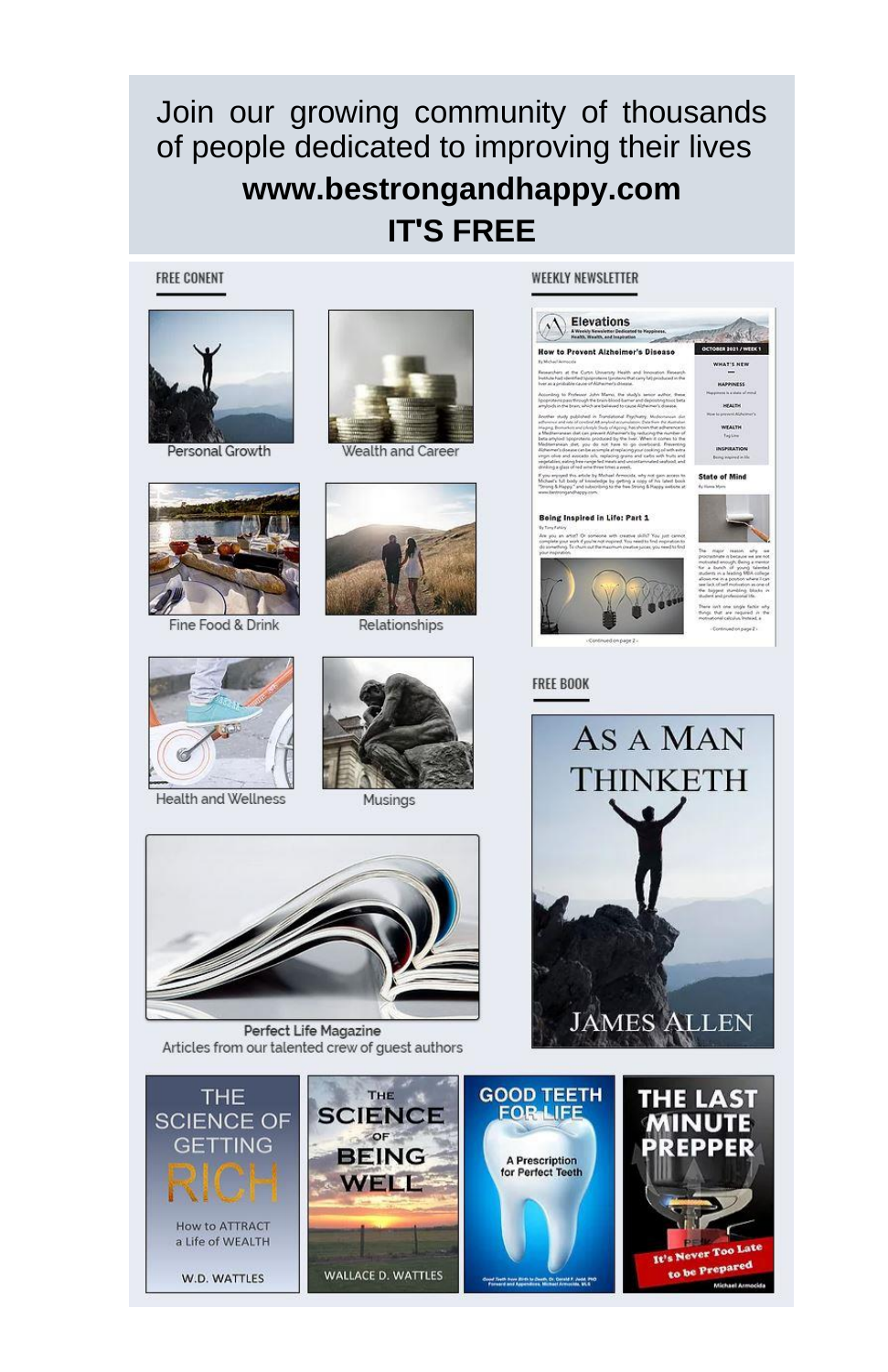# AS A MAN THINKETH

Xplica LLC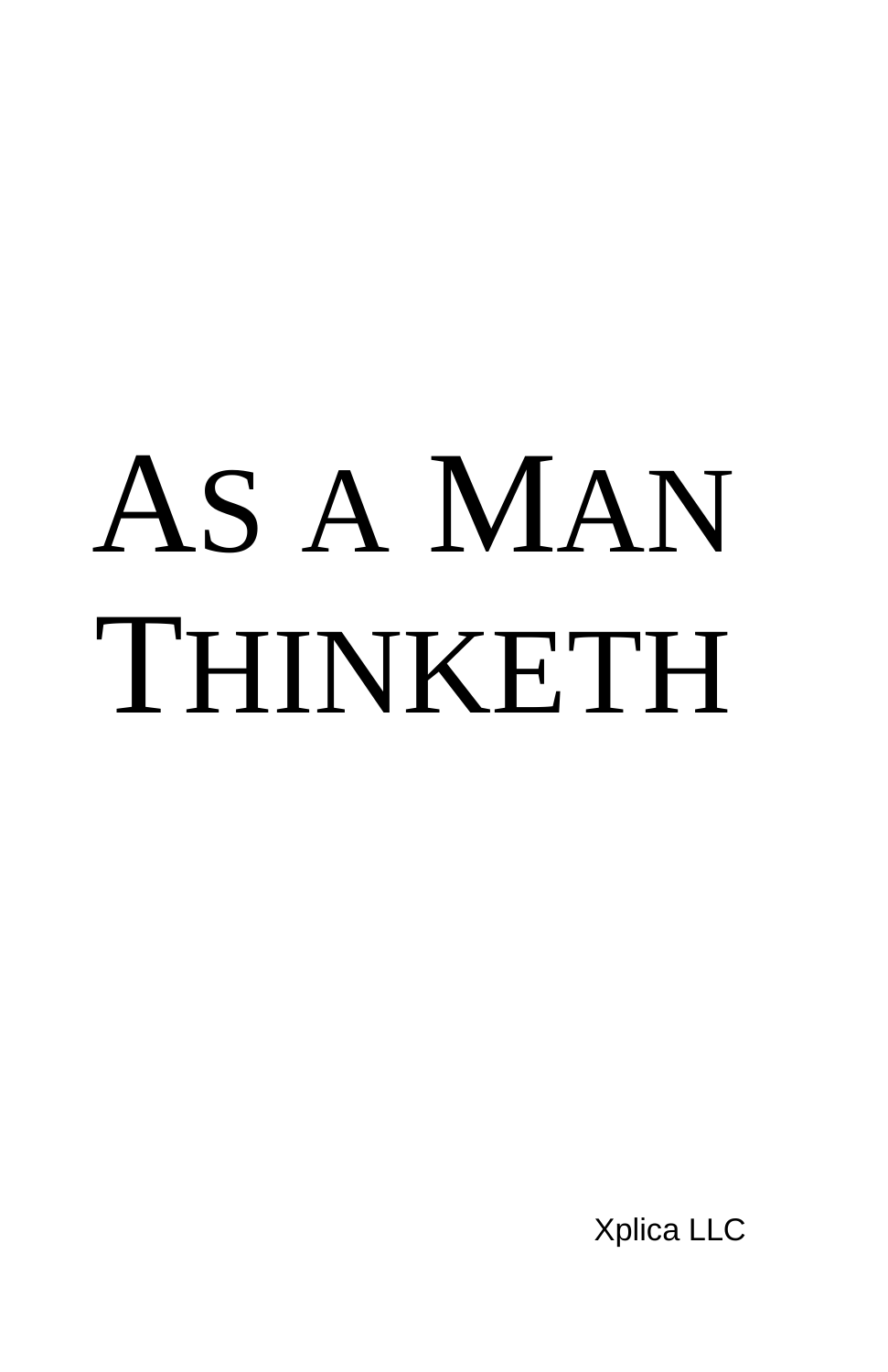# **Contents**

| Forward                                  |    |
|------------------------------------------|----|
| Thought and Character                    | 2  |
| Effect of Thought On Circumstances       | 5  |
| Effect of Thought On Health and the Body | 17 |
| Thought and Purpose                      | 20 |
| The Thought-Factor in Achievement        | 23 |
| Visions and Ideals                       | 27 |
| Serenity                                 | 32 |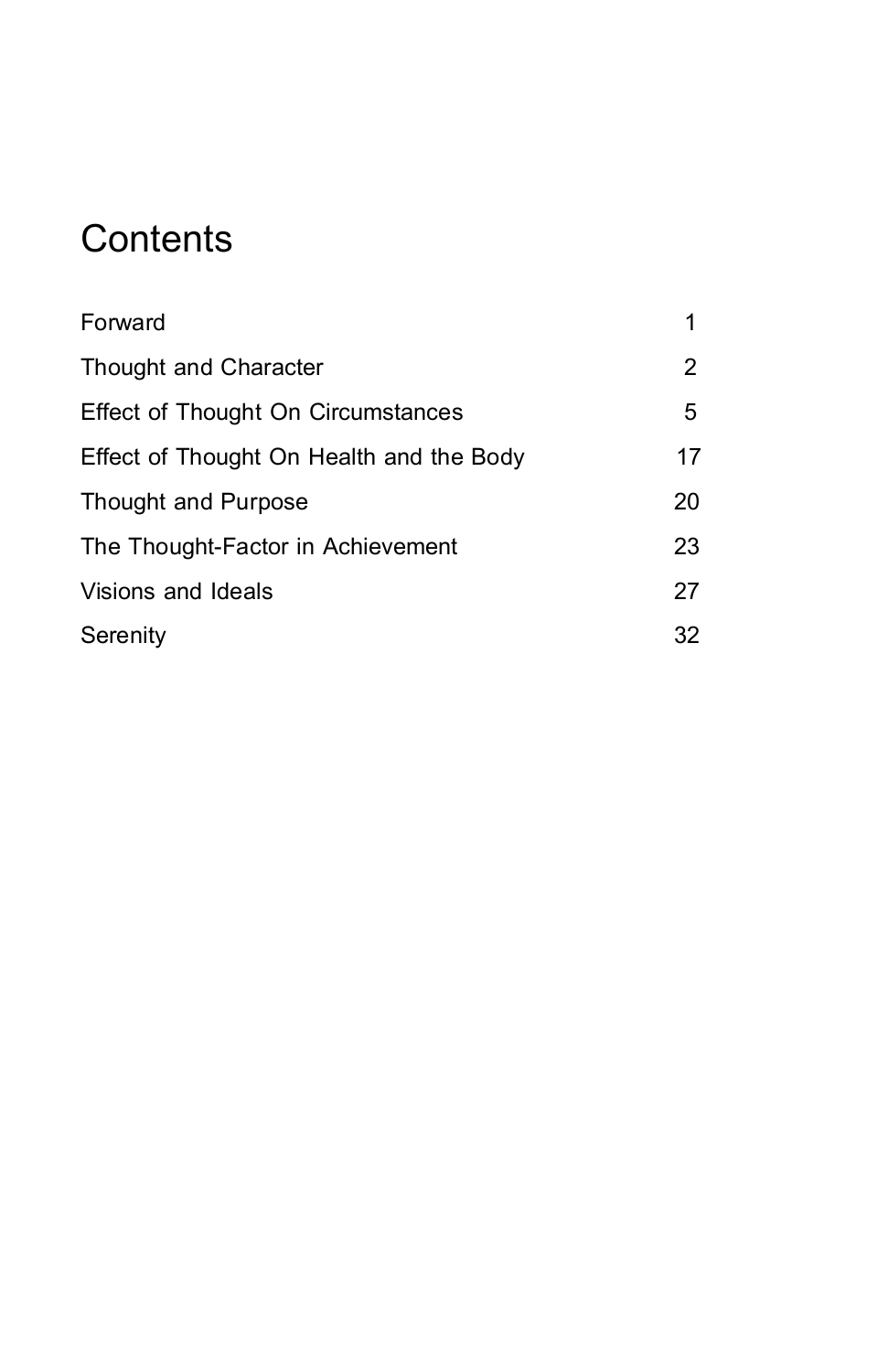# <span id="page-7-0"></span>**FOREWARD**

This little volume (the result of meditation and experience) is not intended as an exhaustive essay on the much written-upon subject of the power of thought. It is suggestive rather than explanatory. Its object being to stimulate men and women to the discovery and perception of the truth that *they themselves are makers of themselves* by virtue of the thoughts that they choose and encourage. That mind is the master-weaver, both of the inner garment of character and the outer garment of circumstance, and that, as they may have until now woven a garment of ignorance and pain they may now weave in enlightenment and happiness.

JAMES ALLEN. BROAD PARK AVENUE, ILFRACOMBE, ENGLAND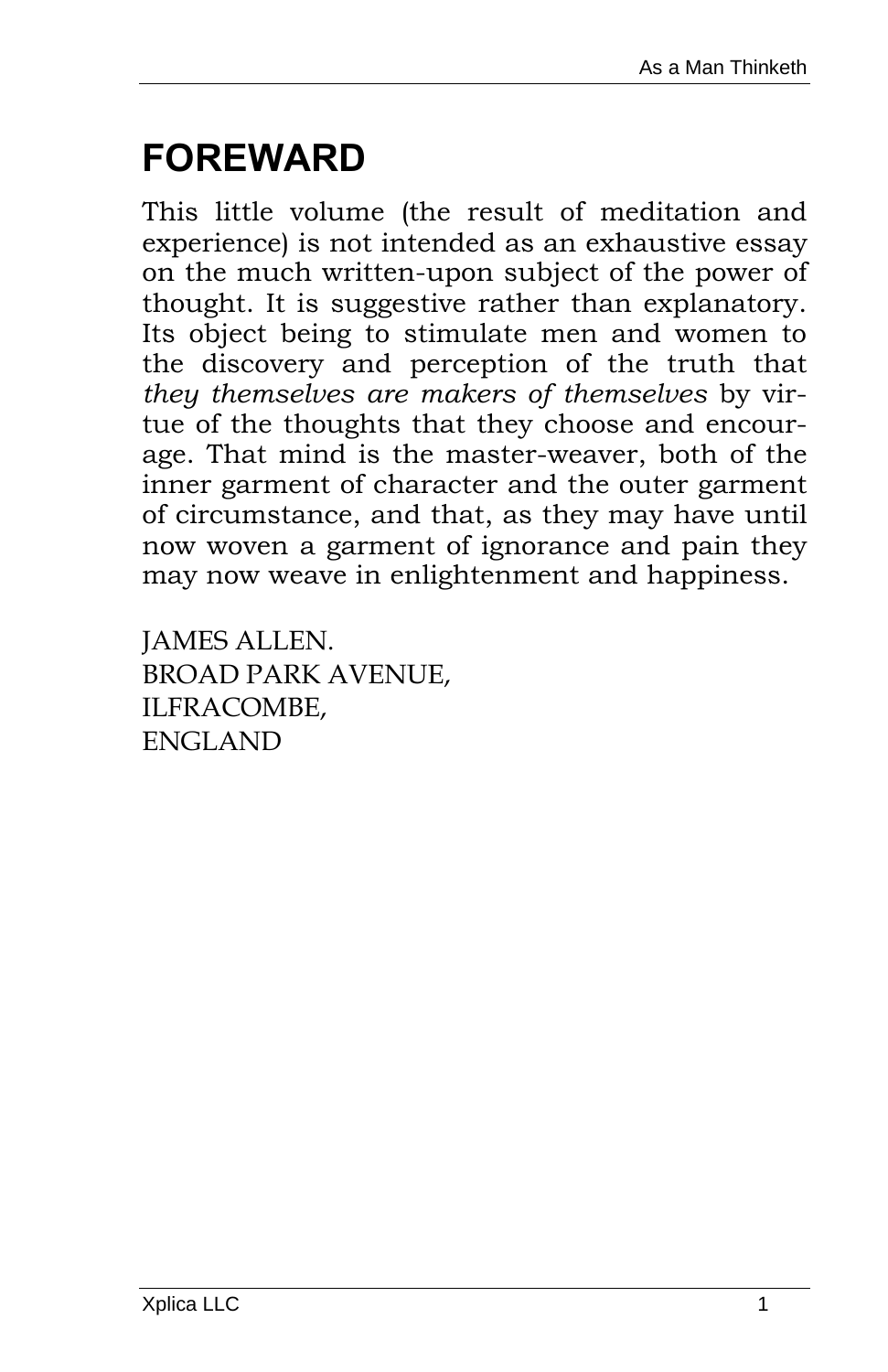# <span id="page-8-0"></span>**CHAPTER 1**

#### **THOUGHT AND CHARACTER**

The aphorism, "As a person thinketh in their heart so are they," not only embraces the whole of a person's being but is so comprehensive as to reach out to every condition and circumstance of life. A person is literally what that person thinks, their character being the complete sum of all their thoughts.

As the plant springs from, and could not be without, the seed, so every act of a person springs from the hidden seeds of thought and could not have appeared without them. This applies equally to those acts called "spontaneous" and "unpremeditated" as to those, which are deliberately executed.

Act is the blossom of thought, and joy and suffering are its fruits. Hence, a person cultivates sweet and bitter fruitage in the garden of his or her own life.

Our thoughts are what make us what we are. By thought we were created. If a person's mind has evil thoughts, then pain comes upon that person just as the wheel comes behind the ox.

 If one endures in purity of thought, then joy follows as if his or her own shadow.

A person grows by law and is not a creation of deception. Cause and effect is as absolute and undeviating in the hidden realm of thought as in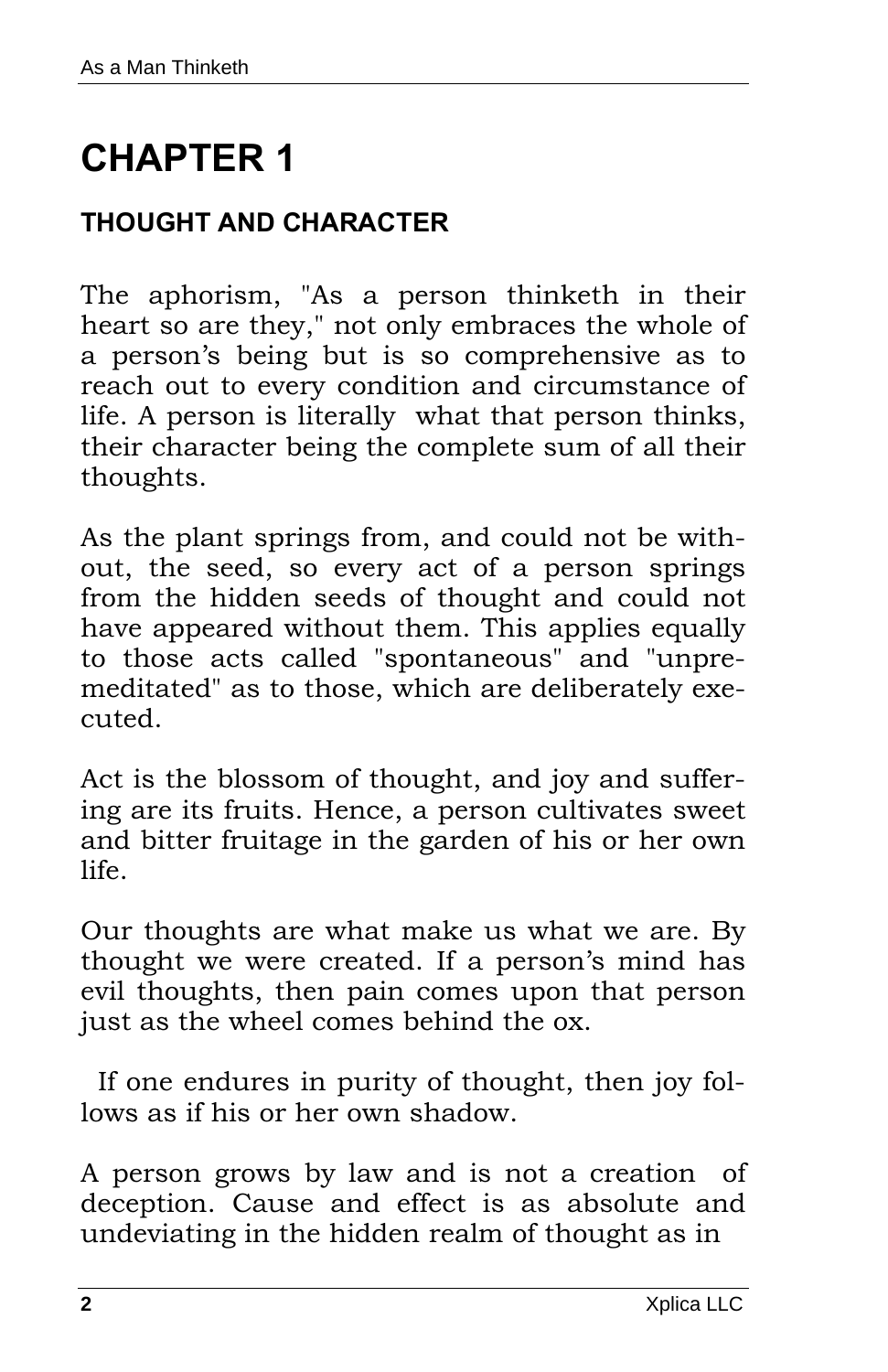the world of visible and material things. A noble and Godlike character is not a thing of favor or chance but is the natural result of continued effort in right thinking, the effect of long-cherished association with Godlike thoughts. Those with shameful and bestial character, by the same process, are the result of the continued harboring of devious thoughts.

People are made or unmade by themselves; in the armory of thought they forge weapons by which they destroys themselves. They also fashion the tools with which they build heavenly mansions of joy and strength and peace. By the right choice and true application of thought, people ascend to the Divine Perfection. By the abuse and wrong application of thought, people descend below the level of the beast. Between these two extremes are all the grades of character, and we are their maker and master.

Of all the beautiful truths pertaining to the soul, which have been restored and brought to light in this age, none is more gladdening or fruitful of divine promise and confidence than this--that people are the masters of their own thoughts, the molders of their own character, and the makers and shapers of their condition, environment, and destiny.

As a being of Power, Intelligence, and Love, and the lords of their own thoughts, people hold the key to every situation, and contain within themselves the transforming and regenerative ability by which they may make of themselves whatever they wish to be.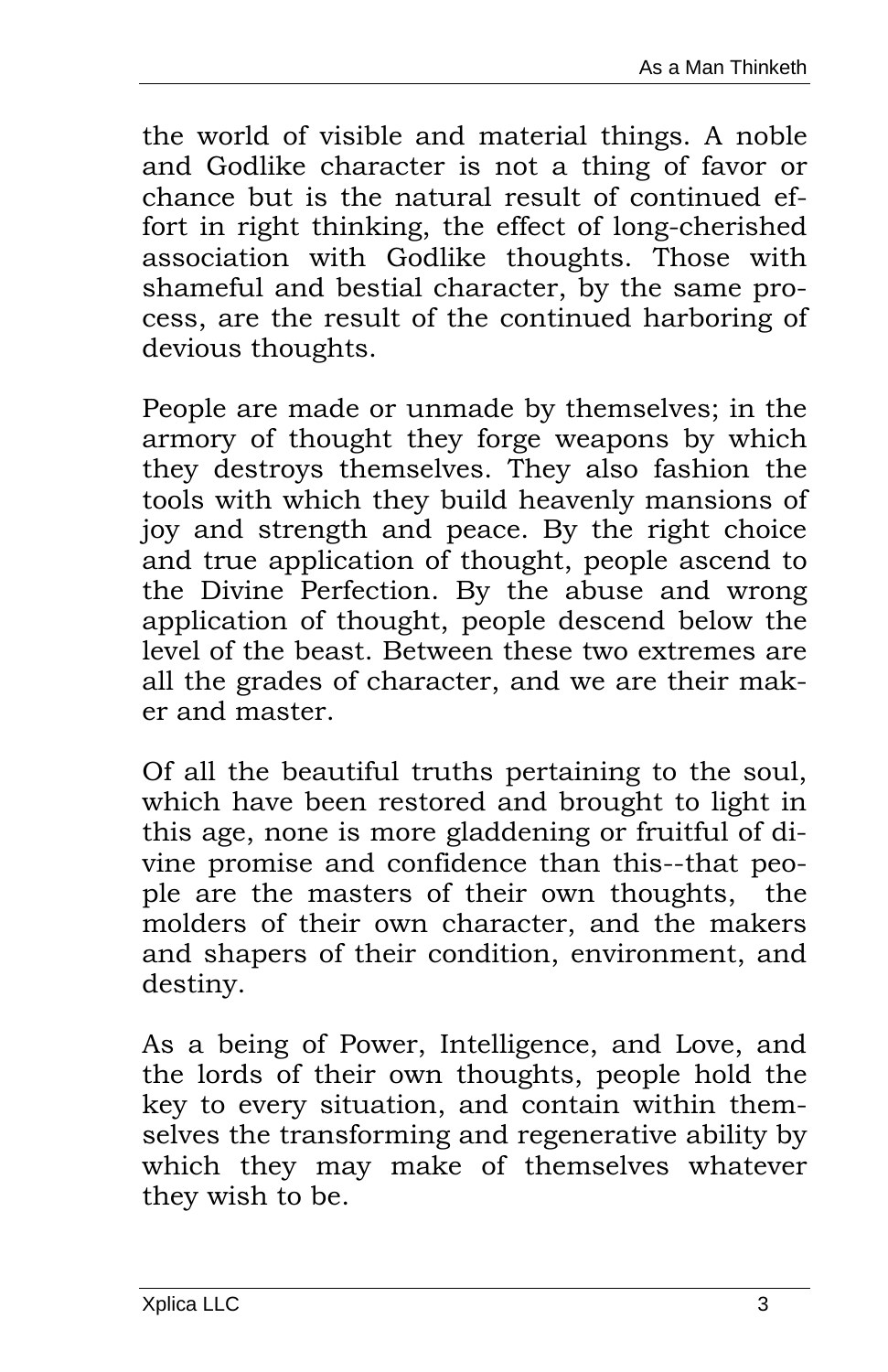A person is always his or her own master, even when in a weaker and most abandoned state. In his or her weakness and degradation, that person is their own foolish master who misgoverns his or her household. When that person begins to reflect upon his or her condition, and to search diligently for the Law upon which his or her being is established, the person then becomes the wise master, directing energies with intelligence, and fashioning thoughts to productive issues. Such is the conscious master, and the person can only thus<br>become by discovering within the laws of become by discovering within thought, which discovery is totally a matter of application, self analysis, and experience.

Only by much searching and mining, are gold and diamonds obtained, and people can find every truth connected with their being, if they will dig deep into the mine of their souls and realize they are the makers of their own character, the molders of their own lives, and the builders of their destinies. A person may accurately prove, if that person will watch, control, and alter his or her thoughts, tracing their effects upon him or herself, upon others, and upon that person's life and circumstances, linking cause and effect by patient practice and investigation, and utilizing every experience, even to the most trivial, everyday occurrence, as a means of obtaining the knowledge of Understanding, Wisdom, and Power. In this direction, as in no other, is the law absolute that "Those who seek with find and to those that knock, the door will be opened." Only by patience, practice, and ceaseless perseverance can one enter the Door of the Temple of Knowledge.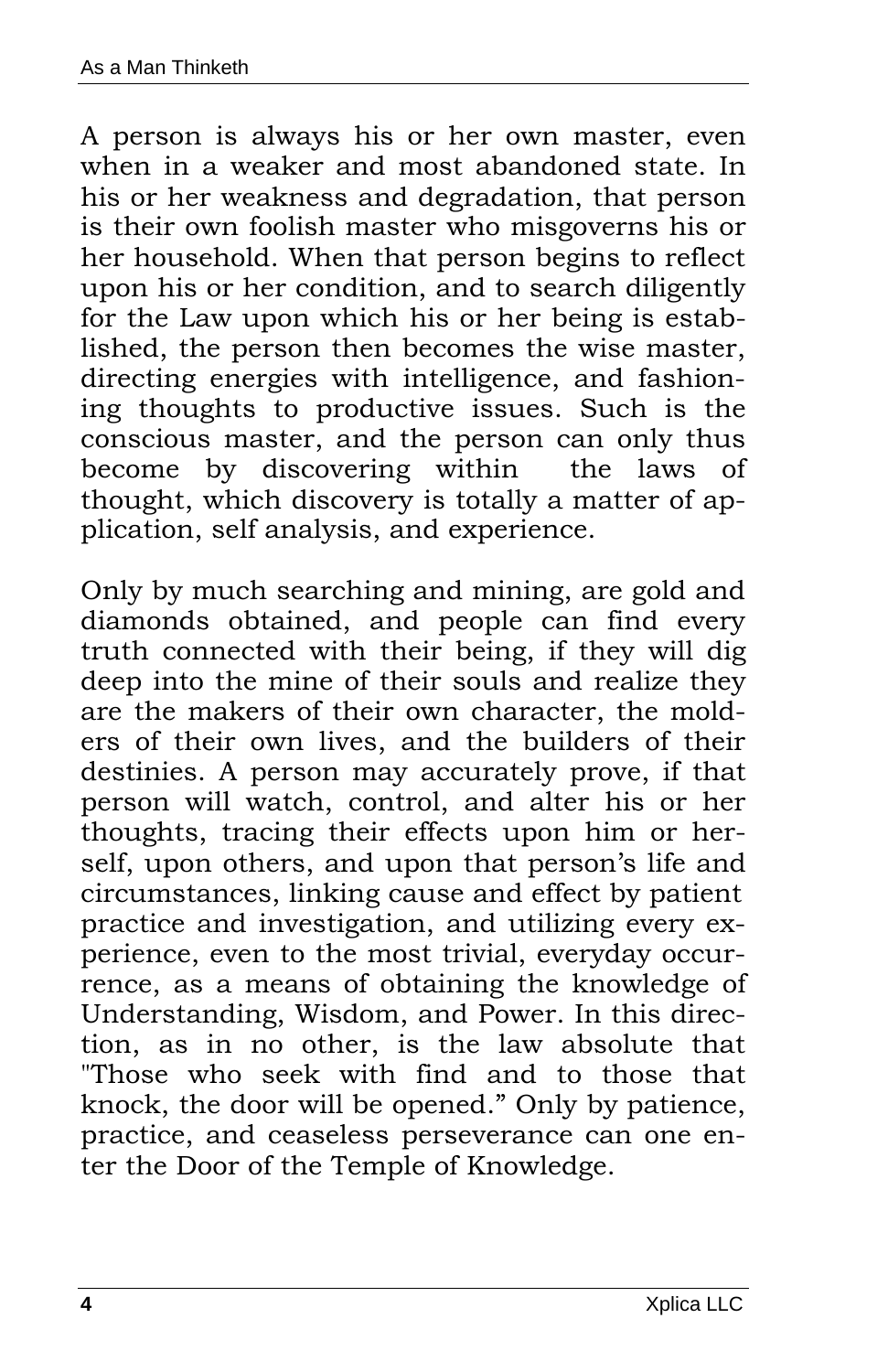# <span id="page-11-0"></span>**CHAPTER 2**

## **EFFECT OF THOUGHT ON CIRCUMSTANCES**

A human's mind may be likened to a garden, which may be intelligently cultivated or allowed to run wild; but whether cultivated or neglected, it must, and will, produce thought. If no useful seeds are put into it, then an abundance of useless weed-seeds will fall and produce more weeds.

Just as a gardener cultivates his plot, keeping it free from weeds, and growing the flowers and fruits which, he requires, so may a person tend the garden of their mind, weeding out all the wrong, useless, and impure thoughts, and cultivating toward perfection the flowers and fruits of right, useful, and pure thoughts. By pursuing this process, a person sooner or later discovers that he or she is the master-gardener of his or her own soul, and the director of his or her own life. That person also reveals, within him or herself the laws of thought, and understands, with ever-increasing accuracy, how the thought-forces and mind elements operate in the shaping of character, circumstances, and destiny.

Thought and character are one, and as character can only manifest and discover itself through environment and circumstance, the outer conditions of a person's life will always be found to be harmoniously related to their inner state. This does not mean that a person's circumstances at any given time are an indication of that person's entire character, but that those circumstances are so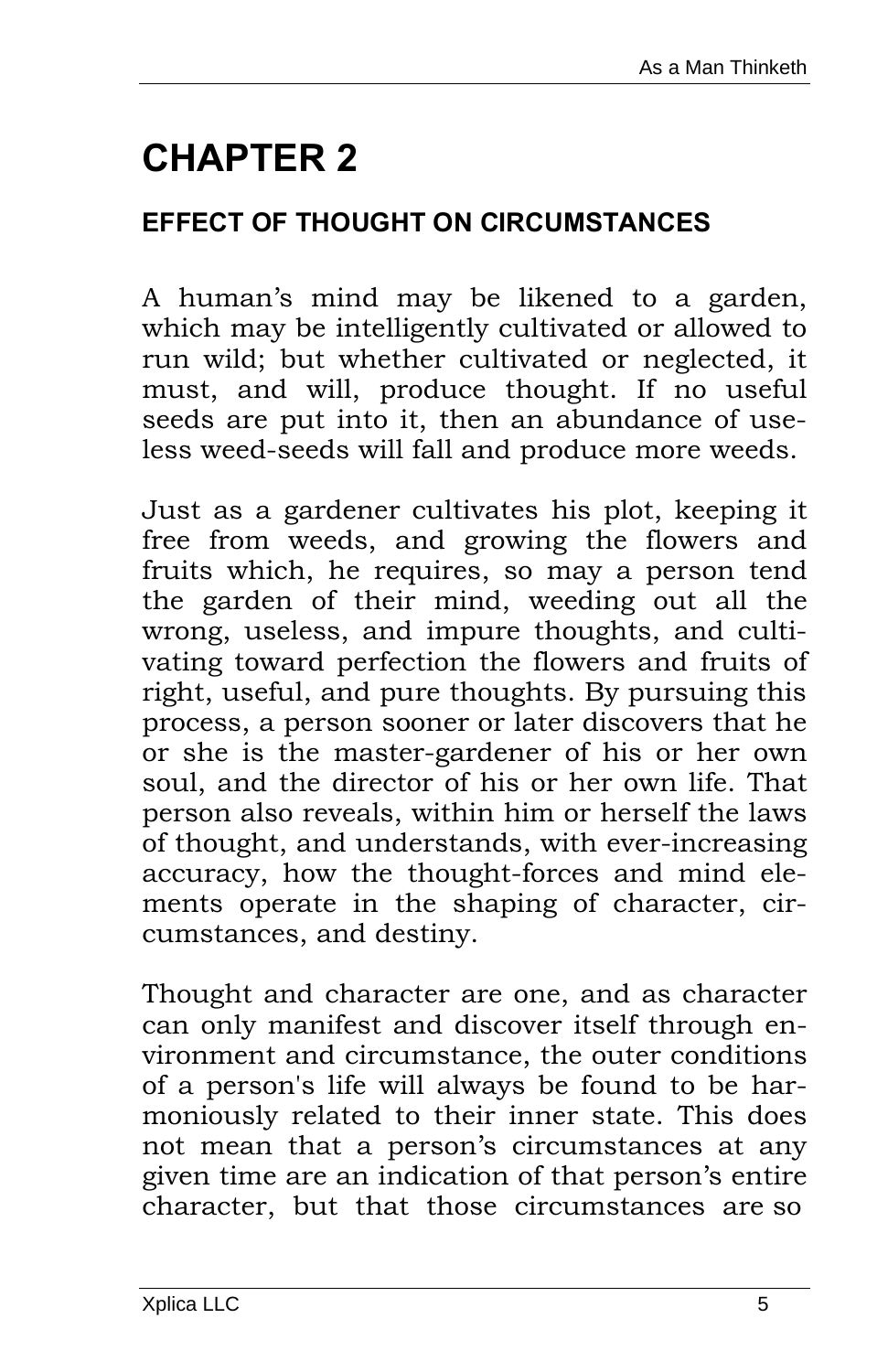intimately connected with some vital thoughtelement within that person that, for the time being, they are indispensable to that person's development.

Every person is where he or she is by the law of their being; the thoughts which they have built into their character have brought them there, and in the arrangement of their life there is no element of chance, but all is the result of a law which cannot err. This is just as true of those who feel "out of harmony" with their surroundings as of those who are contented with them.

As progressive and evolving beings, people are where they are that they may learn that they may grow; and as they learn the spiritual lesson which any circumstance contains for them, it passes away and gives place to other circumstances.

A person is buffeted by circumstances so long as that person believes him or herself to be the creature of outside conditions, but when they realize that they are a creative power, and that they may command the hidden soil and seeds of their being out of which circumstances grow, then they become the rightful master of themselves.

Circumstances grow out of thought. Every person who has for any length of time practiced selfcontrol and self-purification, will have noticed that the alteration in circumstances has been in exact ratio with that person's altered mental condition. So true is this that when a people earnestly apply themselves to remedy the defects in their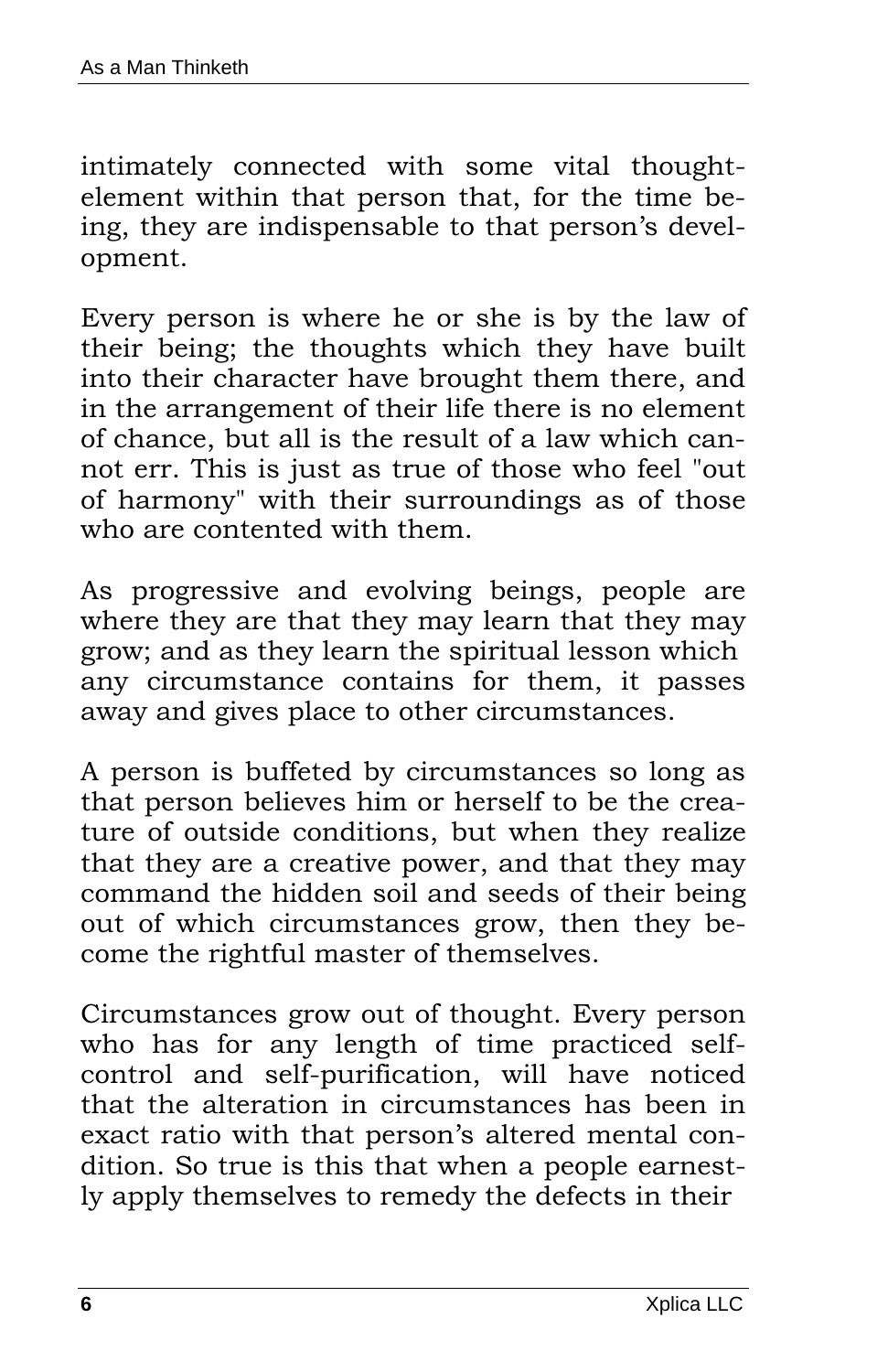character, and makes swift and marked progress, they pass rapidly through a succession of changes.

The soul attracts that which it secretly harbors, that which it loves, and also that which it fears. It can reach the height of its cherished aspirations, and it can fall to the level of its immoral desires,- and circumstances are the means by which the soul receives its own.

Every thought-seed sown or allowed to fall into the mind, and to take root there, produces its own, blossoms, which sooner or later become act, and bearing its own fruitage of opportunity and circumstance. Good thoughts bear good fruit, bad thoughts bad fruit.

The outer world of circumstance shapes itself to the inner world of thought, and both pleasant and unpleasant external conditions are factors, which make for the ultimate good of the individual. As the reaper of one's own harvest, a person learns both by suffering and bliss.

Following the inmost desires, aspirations, and thoughts, by which one allows oneself to be dominated, a person at last arrives at their fruition and fulfilment in the outer conditions of that person's life. The laws of growth and adjustment everywhere are obtained.

A person does not come to the poorhouse or the jail by the tyranny of fate or circumstance, but by the pathway of groveling thoughts and base desires. Nor does a pure-minded person fall suddenly into crime by stress of any mere external force;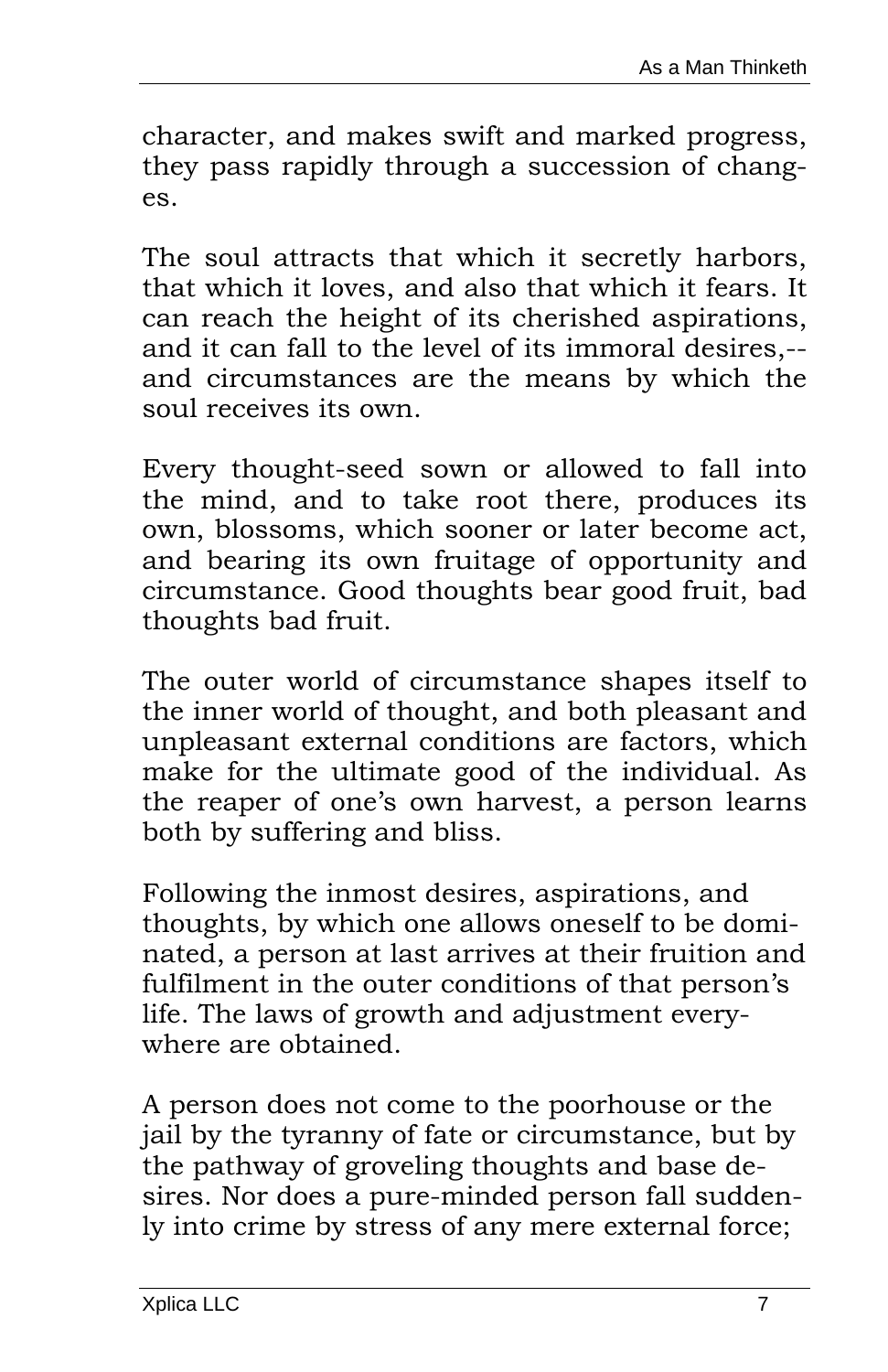the criminal thought had long been secretly fostered in the heart, and the hour of opportunity revealed its gathered power. Circumstance does not make the person. Instead, it reveals one to oneself. No such conditions can exist as descending into vice and its attendant sufferings apart from vicious inclinations or ascending into virtue and its pure happiness without the continued cultivation of virtuous aspirations, and people, therefore, as the lord and master of thought, are the makers of themselves, and the shapers and authors of their environment. Even at birth the soul comes to its own and through every step of its earthly pilgrimage it attracts those combinations of conditions which reveal itself, which are the reflections of its own purity and, impurity, its strength and weakness.

People do not attract that which they want, but that which they are. Their whims, fancies, and ambitions are thwarted at every step, but their inmost thoughts and desires are fed with their own food, be it foul or clean. The "divinity that shapes our ends" is in ourselves  $-$  it is our very self. People chain themselves and hold themselves back. Thought and action are the goalers of Fate ─ they imprison, being base; they are also the angels of Freedom. They liberate, being noble. Not what one wishes and prays for does one get, but what one justly earns. Wishes and prayers are only gratified and answered when they harmonize with thoughts and actions.

In the light of this truth, what, then, is the meaning of "fighting against circumstances?" It means that people are continually revolting against an outside effect, while all the time they are nourish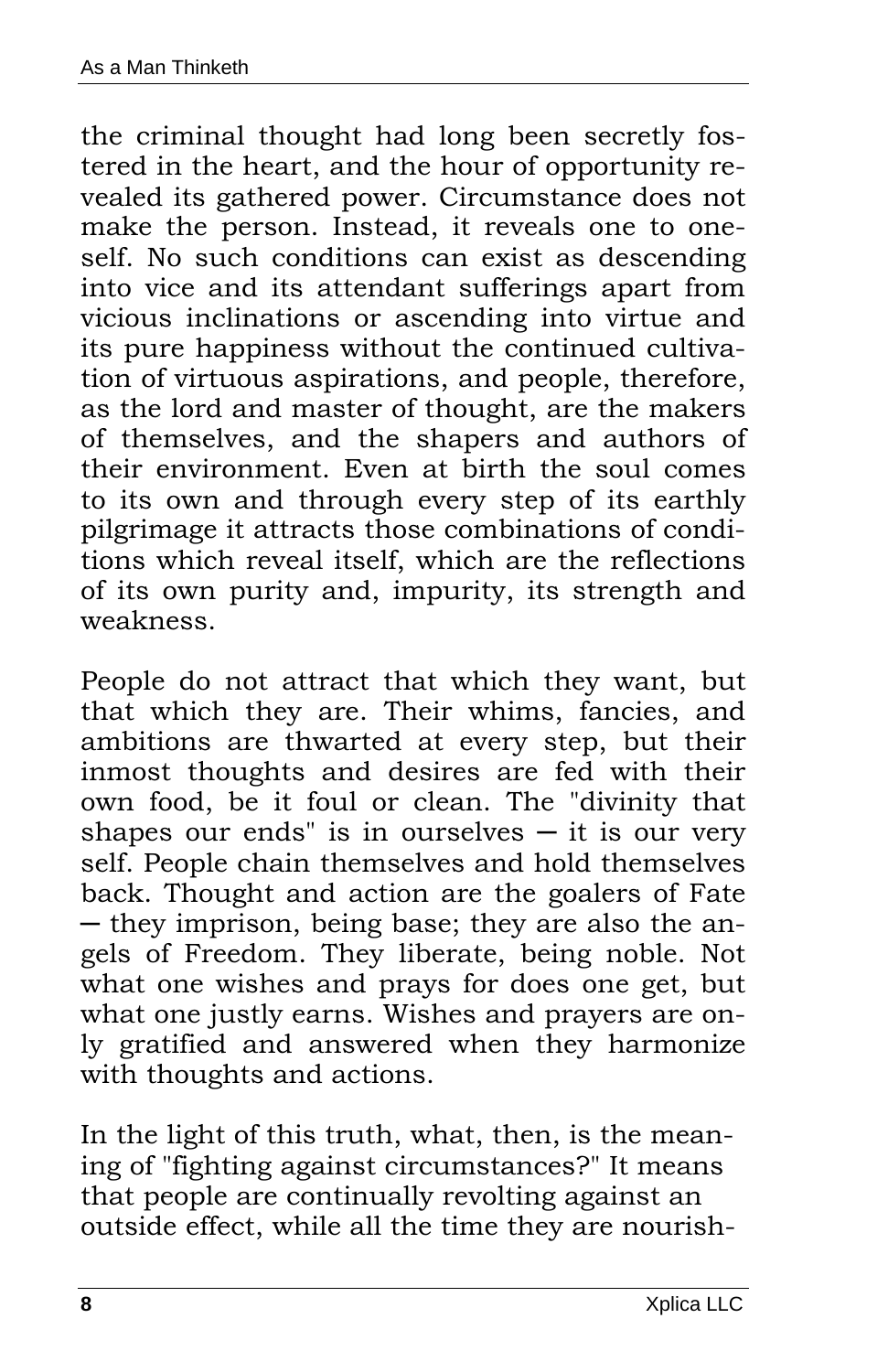ing and preserving the cause of that effect in themselves. That cause may take the form of a conscious vice or an unconscious weakness; but whatever it is, it stubbornly retards the efforts of its possessor, and thus calls aloud for remedy.

People are anxious to improve their circumstances but are unwilling to improve themselves; they therefore remain bound. People who do not shrink from self-crucifixion can never fail to accomplish the object upon which their heart is set. This is as true of earthly as of heavenly things. Even the person whose sole object is to acquire wealth must be prepared to make great personal sacrifices before that person can accomplish the object of wealth.

Ofttimes, those who are poor are extremely anxious that the surroundings and home comforts should be improved, yet all the time they shirk the work, and considers it justified in trying to deceive their employers on the grounds of the insufficient wages. These people do not understand the simplest rudiments of those principles which are the basis of true prosperity and they are not only totally unfitted to rise out of wretchedness but are actually attracting still deeper wretchedness by dwelling in, and acting out, lazy, deceptive, and irresponsible thoughts.

Ofttimes, those who are rich are the victims of a painful and persistent disease as the result of gluttony. These people are willing to give large sums of money to get rid of their guilt, but they will not sacrifice their gluttonous desires. They want to gratify their tastes for rich and unnatural appetites and have their health as well. Such peo-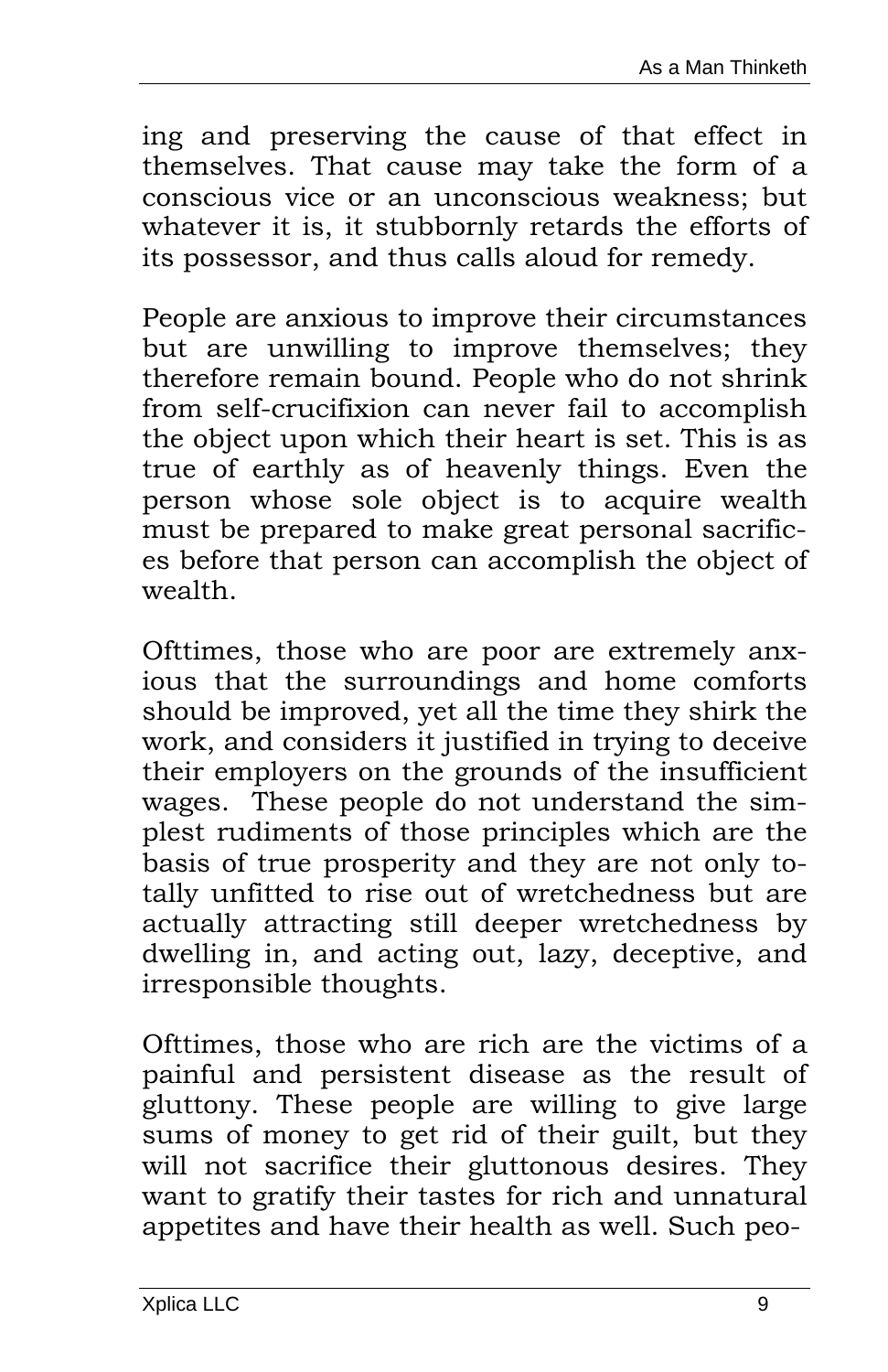ple are totally unfit to have health because they have not yet learned the first principles of a healthy life.

Then you have employers of laborers, who adopt crooked measures to avoid paying the regulation wage, and, in the hope of making larger profits, reduce the wages of their workpeople. Such a people are altogether unfitted for prosperity, and when they find themselves bankrupt, both in reputation and riches, they blame circumstances, not knowing that they are the sole authors of their situations.

I have introduced these three cases merely as illustrative of the truth that people are the architects (though nearly always is unconsciously) of their own circumstances, and that, whilst aiming at a good end, they are continually frustrating its at a good end, and a community sires that cannot possibly harmonize with that end. Such cases could be multiplied and varied almost indefinitely, but this is not necessary, as readers can, if they so resolve, trace the action of the laws of thought in their own minds and lives, and until this is done, mere external facts cannot serve as a ground of reasoning.

Circumstances, however, are so complicated, thought is so deeply rooted, and the conditions of happiness vary vastly with individuals, that a person's entire soul-condition (although it may be known to that person) cannot be judged by another from the external aspect of that person's life alone. A person may be honest in certain directions, yet suffer privations; a person may be dishonest in certain directions, yet acquire wealth;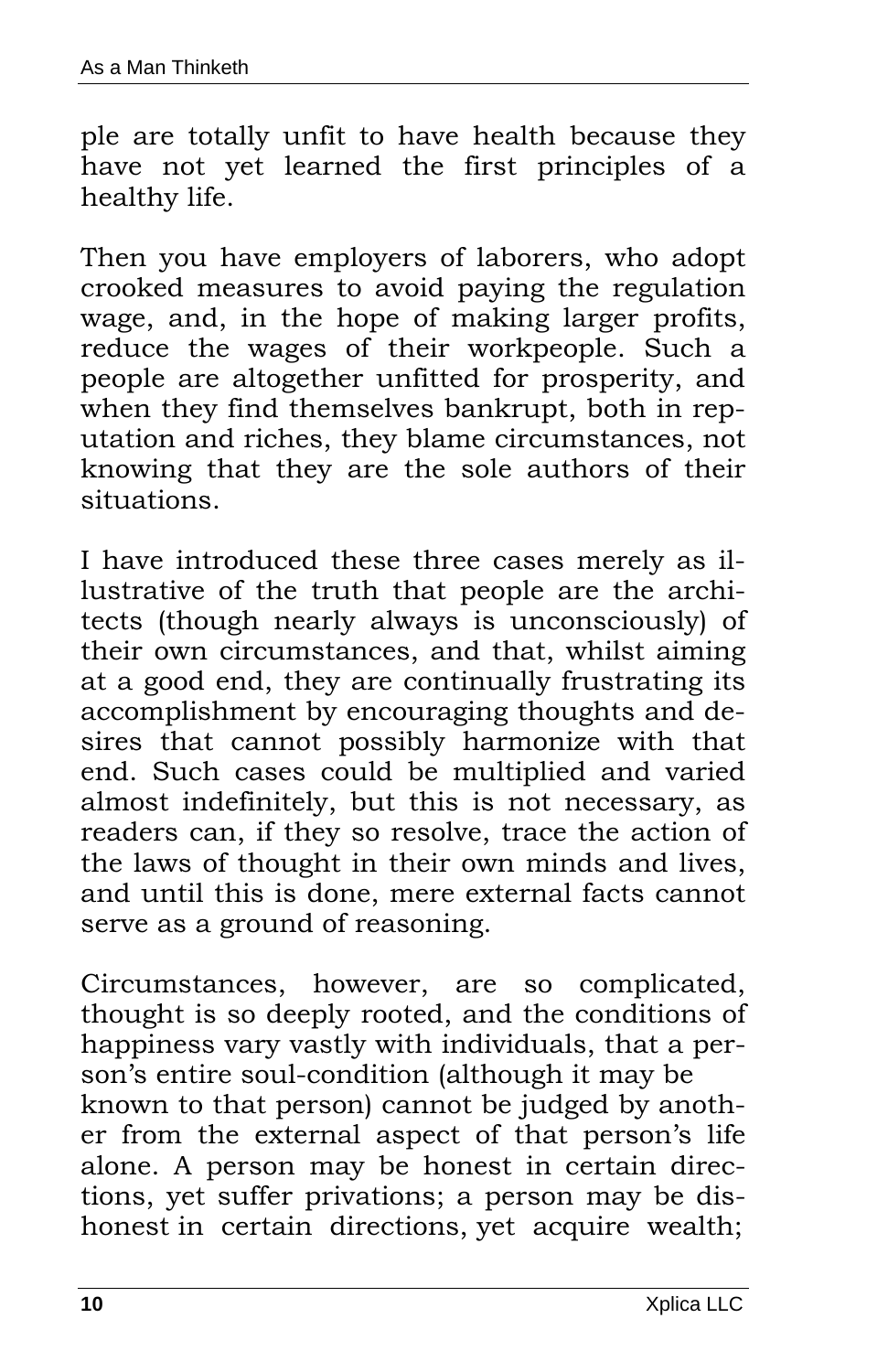but the conclusion usually formed that the one person fails because of their particular honesty, and that another prospers because of their particular dishonesty, is the result of a superficial judgment that assumes that the dishonest person is almost totally corrupt, and the honest person almost entirely virtuous. In the light of a deeper knowledge and wider experience such judgment is found to be erroneous. The dishonest person may have some admirable virtues, which the other does, not possess; and the honest person obnoxious vices which are absent in the other. The honest person reaps the good results of his honest thoughts and acts; he also brings upon himself the sufferings, which his vices produce. The dishonest person likewise garners their own suffering and happiness.

It is pleasing to human vanity to believe that one suffers because of one's virtue; but not until a person has removed every sickly, bitter, and impure thought from their mind, and washed every sinful stain from their soul, can that person be in a position to know and declare that their sufferings are the result of their good, and not of their bad qualities; and on the way to, yet long before that person has reached, that supreme perfection, the person will have found, working in their own mind and life, the Great Law which is absolutely just, and which cannot, therefore, give good for evil, evil for good. Possessed of such knowledge, that person will then know, looking back upon their past ignorance and blindness, that their life is, and always was, justly ordered, and that all their past experiences, good and bad, were the equitable outworking of their evolving, yet unevolved self.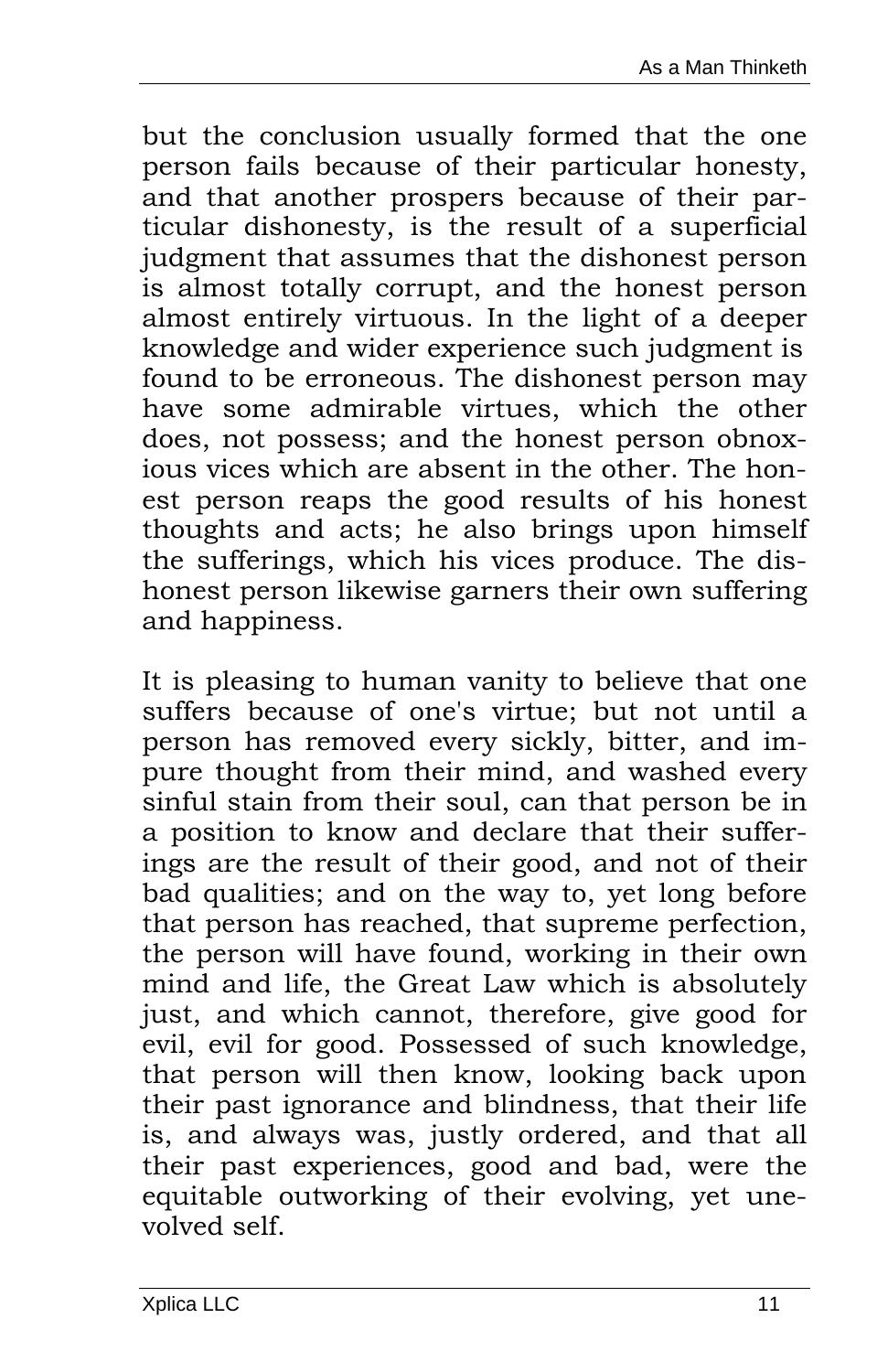Good thoughts and actions can never produce bad results; bad thoughts and actions can never produce good results. This is but saying that nothing can come from corn but corn, nothing from nettles but nettles. People understand this law in the natural world, and work with it; but few understand it in the mental and moral world (though its operation there is just as simple and undeviating), and they, therefore, do not cooperate with it

Suffering is always the effect of wrong thought in some direction. It is an indication that the individual is out of harmony with him or herself, with the Law of their being. The sole and supreme use of

suffering is to purify, to burn out all that is useless and impure. Suffering ceases for those who are pure. There could be no object in burning gold after the waste had been removed, and a perfectly pure and enlightened being could not suffer.

The circumstances, which a person encounters with suffering, are the result of that person's own mental harmony. The circumstances, which a person encounters with blessedness, are the result of that person's mental harmony. Blessedness, not material possessions, is the measure of right thought: wretchedness, not lack of material possessions, is the measure of wrong thought. A person may be cursed and rich; he may be blessed and poor. Blessedness and riches are only joined together when the riches are rightly and wisely used; and the poor only descend into wretchedness when they regard their lots as a burden unjustly imposed.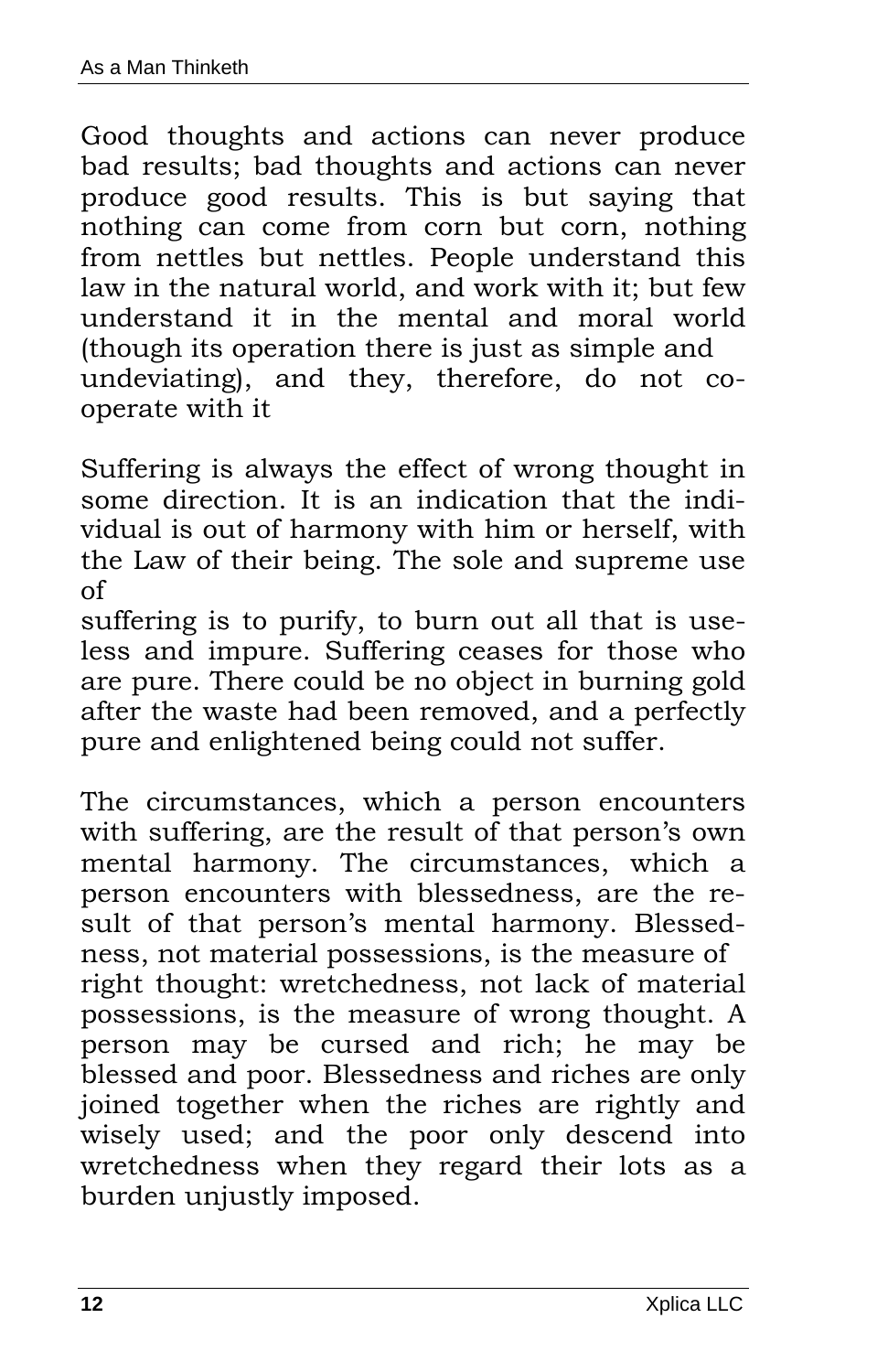Indigence and indulgence are the two extremes of wretchedness. They are both equally unnatural and the result of mental disorder. A person is not rightly conditioned until that person is a happy, healthy, and prosperous Happiness, health, and prosperity are the result of a harmonious adjustment of the inner with the outer, of the person with their surroundings.

People only begin to grow when they cease to whine and revile and begin to search for the hidden justice that regulates their lives. And as people adapt their mind to that regulating factor, they cease to accuse others as the cause of their condition and build themselves up in strong and noble thoughts; ceasing to kick against circumstances but beginning to use them as aids to more rapid progress, and as a means of discovering the hidden powers and possibilities within themselves.

Law, not confusion, is the dominating principle in the Universe; justice, not injustice, is the soul and substance of life; and righteousness, not corruption, is the molding and moving force in the spiritual government of the world. This being so, people have but to right themselves to find that the universe is right; and during the process of putting themselves right they will find that as they alter their thoughts towards things and other people, things and other people will alter towards them.

The proof of this truth is in every person, and it therefore admits of easy investigation by systematic introspection and self-analysis. Let a person radically alter their thoughts, and that person will be astonished at the rapid transformation it will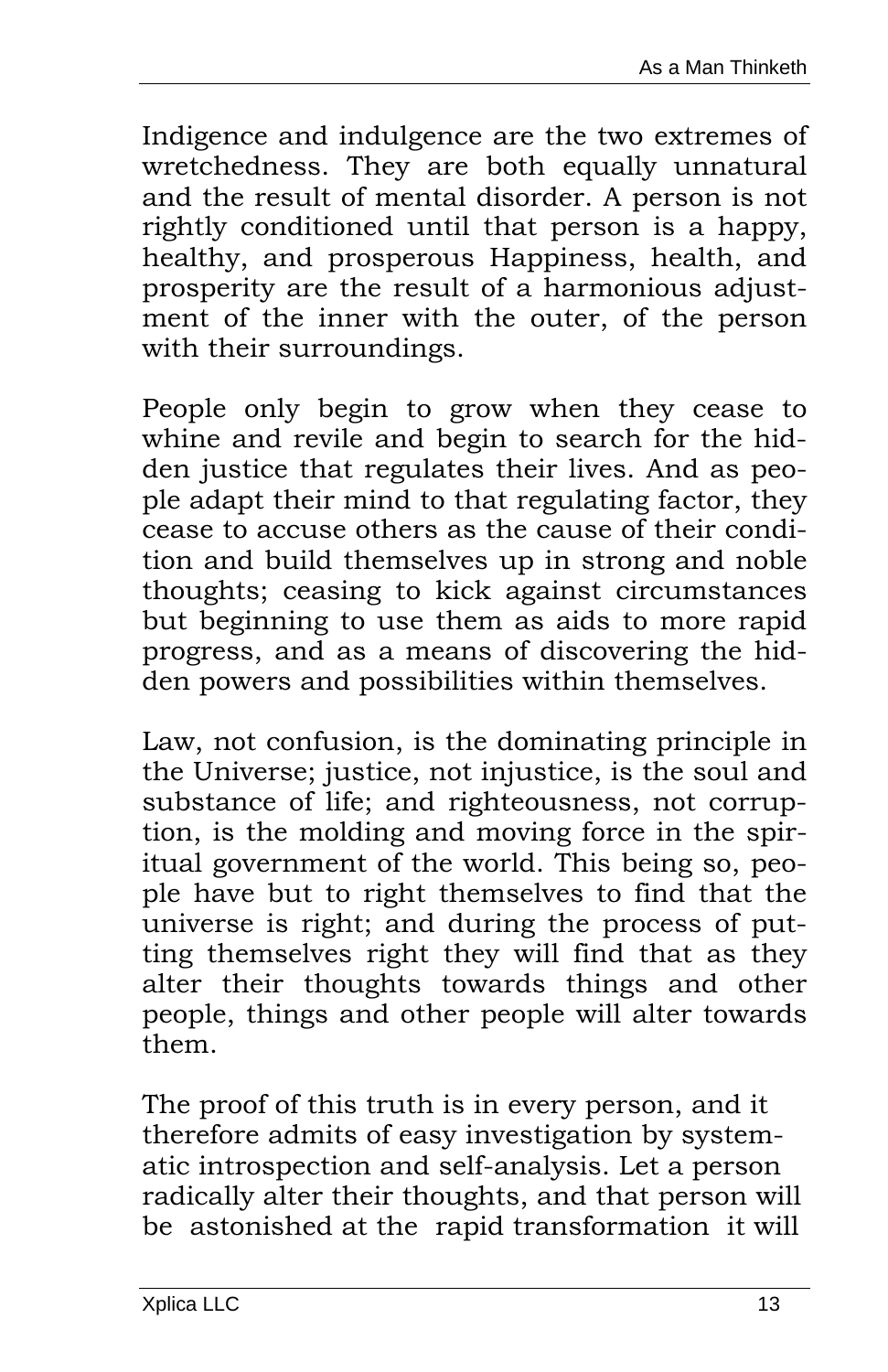affect in the material conditions of that person's life. People imagine that thought can be kept secret, but it cannot; it rapidly crystallizes into habit, and habit solidifies into circumstance. Degrading thoughts crystallize into habits of drunkenness and prostitution, which solidify into circumstances of destitution and disease. Poisoned thoughts of every kind crystallize into debilitating and confusing habits, which solidify into distracting and adverse circumstances. Thoughts of fear, doubt, and indecision crystallize into weak, irresponsible, and undetermined habits, which solidify into circumstances of failure, indigence, and slavish dependence. Lazy thoughts crystallize into habits of filthiness and dishonesty, which solidify into circumstances of foulness and beggary. Hateful and condemnatory thoughts crystallize into habits of accusation and violence, which solidify into circumstances of injury and persecution. Selfish thoughts of all kinds crystallize into habits of self-seeking, which solidify into circumstances more or less distressing. On the other hand, beautiful thoughts of all kinds crystallize into habits of grace and kindliness, which solidify into pleasant and sunny circumstances. Pure thoughts crystallize into habits of moderation and self-control, which solidify into circumstances of stillness and peace. Thoughts of courage, selfreliance, and decision crystallize into responsible habits, which solidify into circumstances of success, plenty, and freedom. Energetic thoughts crystallize into habits of cleanliness and industry, which solidify into circumstances of pleasantness. Gentle and forgiving thoughts crystallize into habits of gentleness, which solidify into protective and preservative circumstances: loving and unselfish thoughts crystallize into habits of self forgetful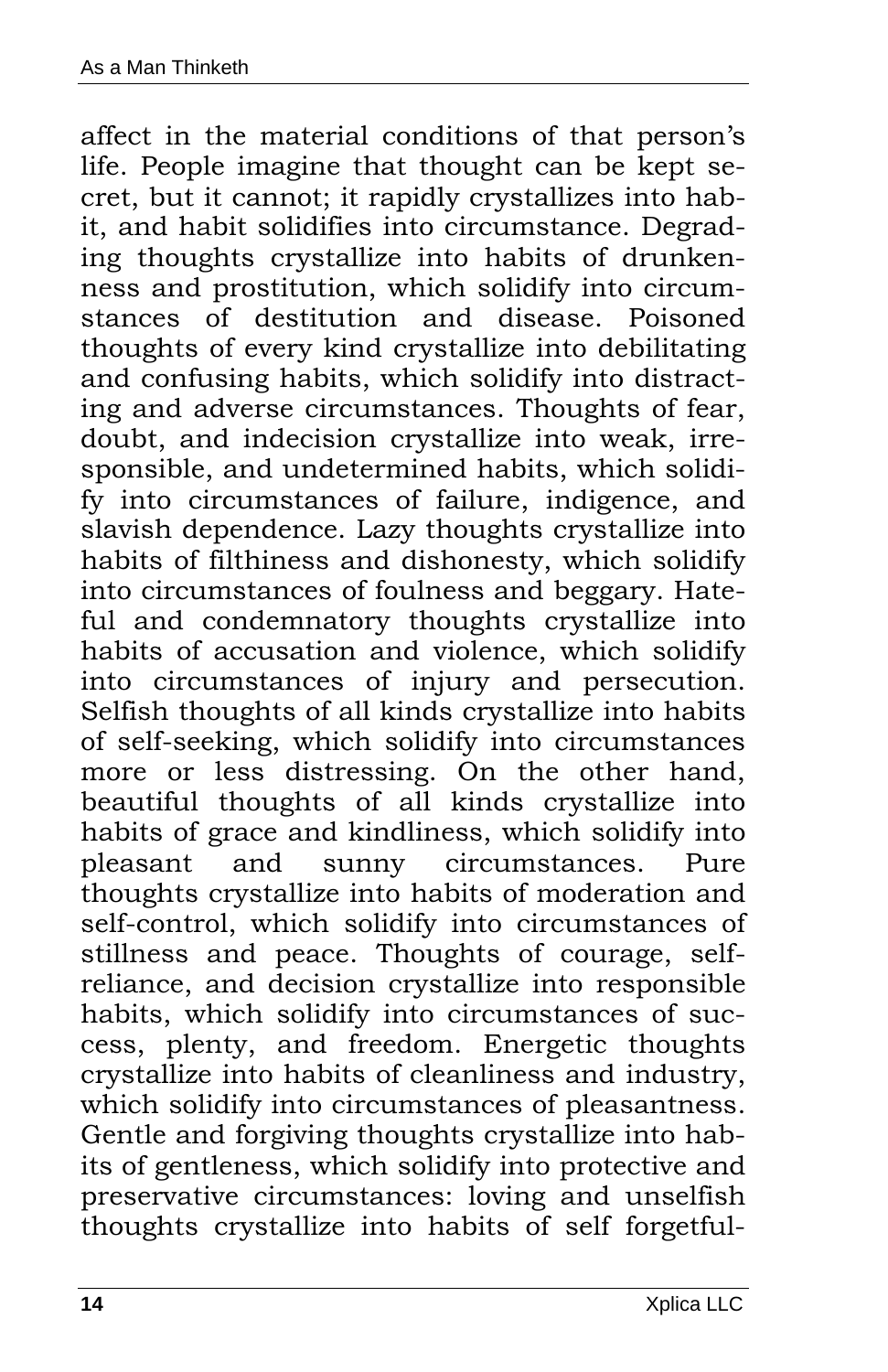ness for others, which solidify into circumstances of sure and abiding prosperity and true riches.

A particular train of thought persisted in, be it good or bad, cannot fail to produce its results on the character and circumstances. A person cannot directly choose their circumstances, but they can choose their thoughts, and so indirectly, yet surely, shape their circumstances.

Nature helps every person to the gratification of the thoughts, which they most encourage, and opportunities are presented that will most speedily bring to the surface both the good and evil thoughts.

Let a person cease from sinful thoughts, and all the world will soften towards that person, and be ready to help; let that person put away weakly and sickly thoughts, and lo, opportunities will spring up on every hand to aid his strong resolves; let him encourage good thoughts, and no hard fate shall bind him down to wretchedness and shame. The world is your kaleidoscope, and the varying combinations of colors, which at every succeeding moment it presents to you are the exquisitely adjusted pictures of your ever-moving thoughts.

> *You will be what you will to be. Let failure find its false content In that poor word, 'environment But spirit scorns it and is free.*

*It masters time, it conquers space. It subdues that boastful trickster, Chance, And bids the tyrant Circumstance*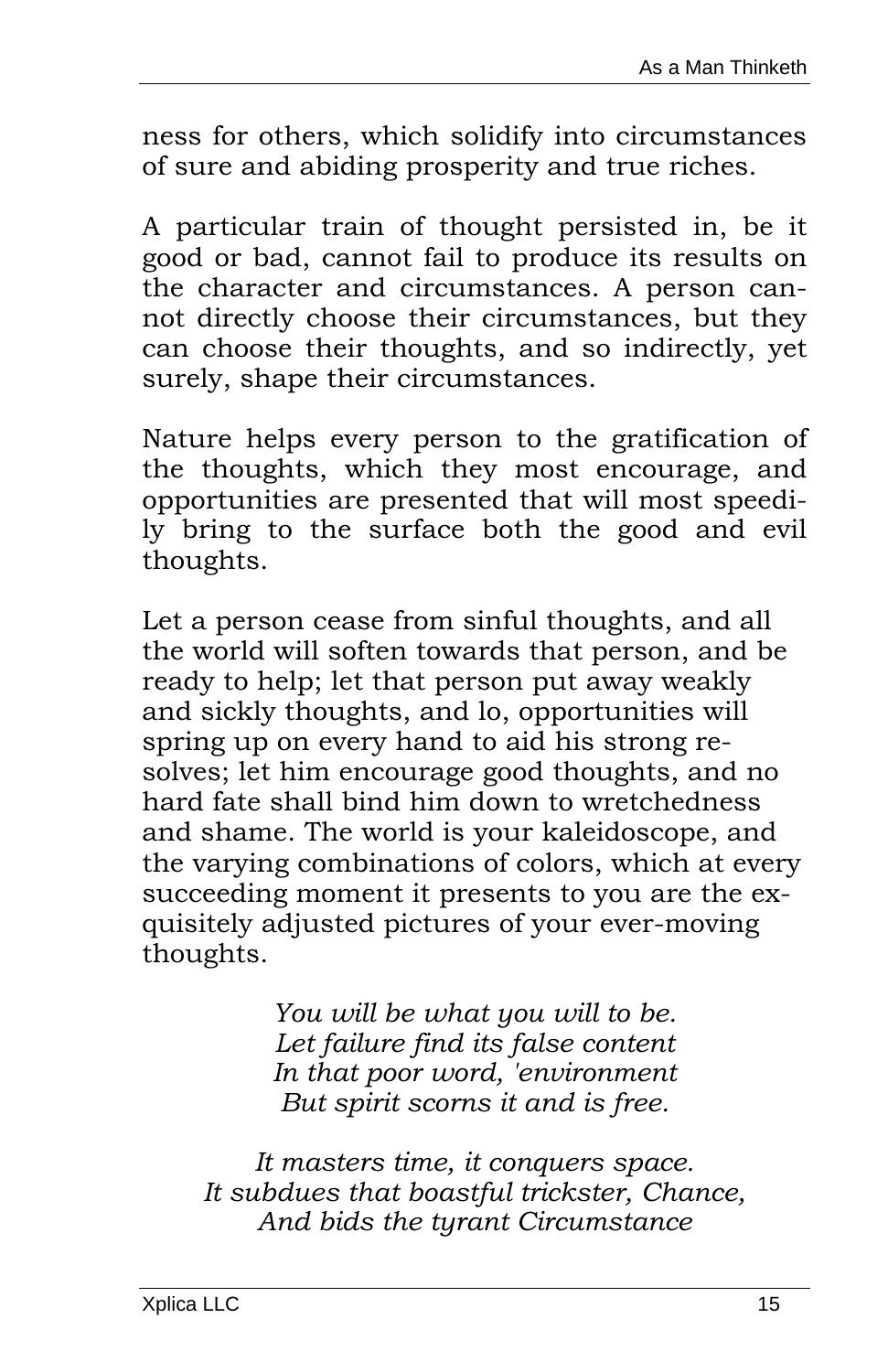*Uncrown, and fill a servant's place.*

*The human Will, that force unseen, The offspring of a deathless Soul, Can hew a way to any goal, Though walls of granite intervene.*

*Be not impatient in delays But wait as one who understands. When spirit rises and commands The gods are ready to obey.*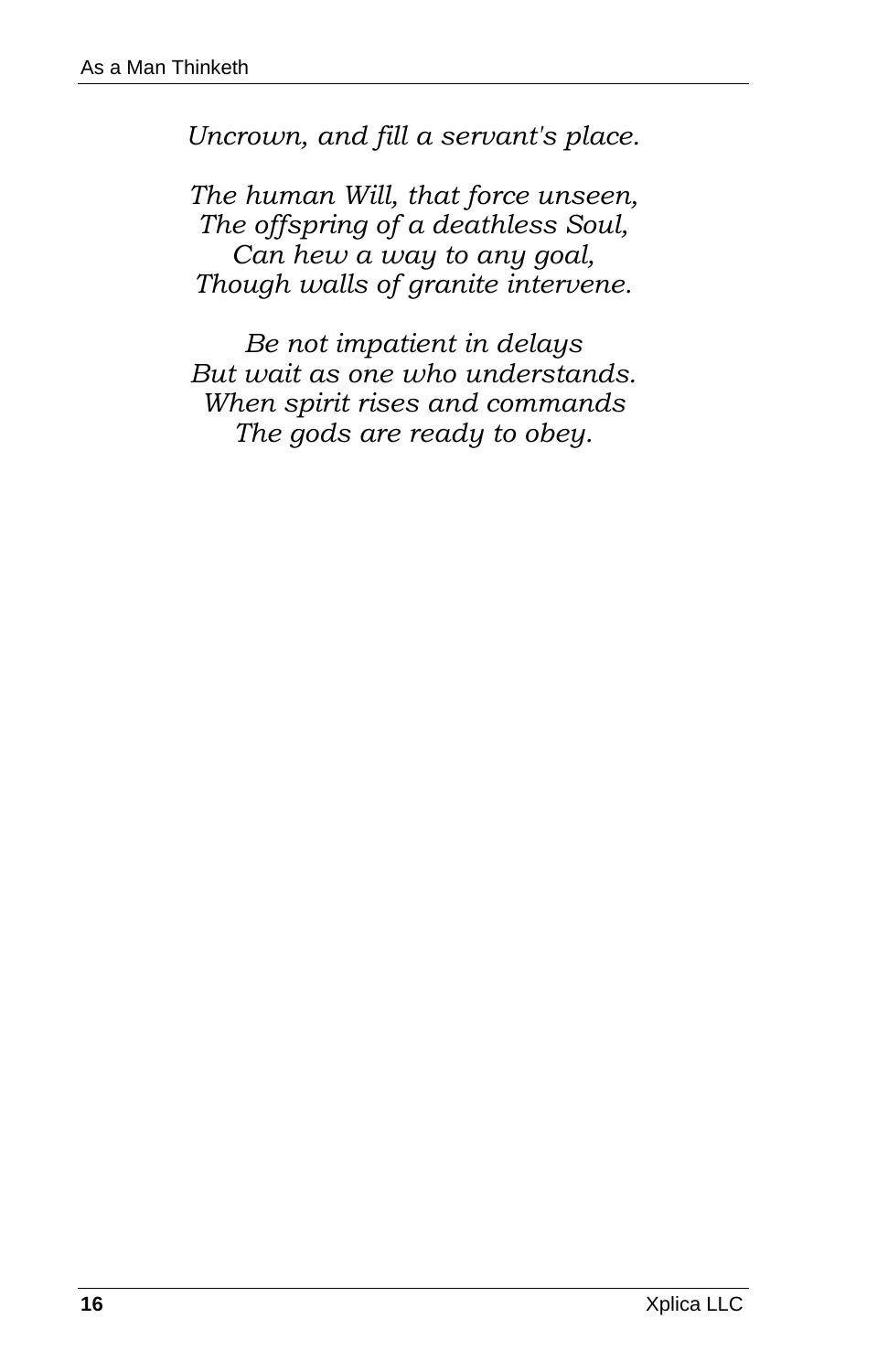# <span id="page-23-0"></span>**CHAPTER 3**

## **EFFECT OF THOUGHT ON HEALTH AND THE BODY**

The body is the servant of the mind. It obeys the operations of the mind, whether they be deliberately chosen or automatically expressed. At the bidding of improper thoughts, the body sinks rapidly into disease and decay. At the command of glad and beautiful thoughts the body becomes clothed with youthfulness and beauty.

Disease and health, like circumstances, are rooted in thought. Sickly thoughts will express themselves through a sickly body. Thoughts of fear have been known to kill as speedily as a bullet, and they are continually killing thousands of people just as surely though less rapidly. The people who live in fear of disease are the people who get it. Anxiety quickly demoralizes the entire body, and lays it open to the entrance of disease; while impure thoughts, even if not physically indulged, will soon shatter the nervous system.

Strong, pure, and happy thoughts build up the body in vigor and grace. The body is a delicate and plastic instrument, which responds readily to the thoughts by which it is impressed, and habits of thought will produce their own effects, good or bad, upon it.

People will continue to have impure and poisoned blood, so long as they propagate unclean thoughts. Out of a clean heart comes a clean life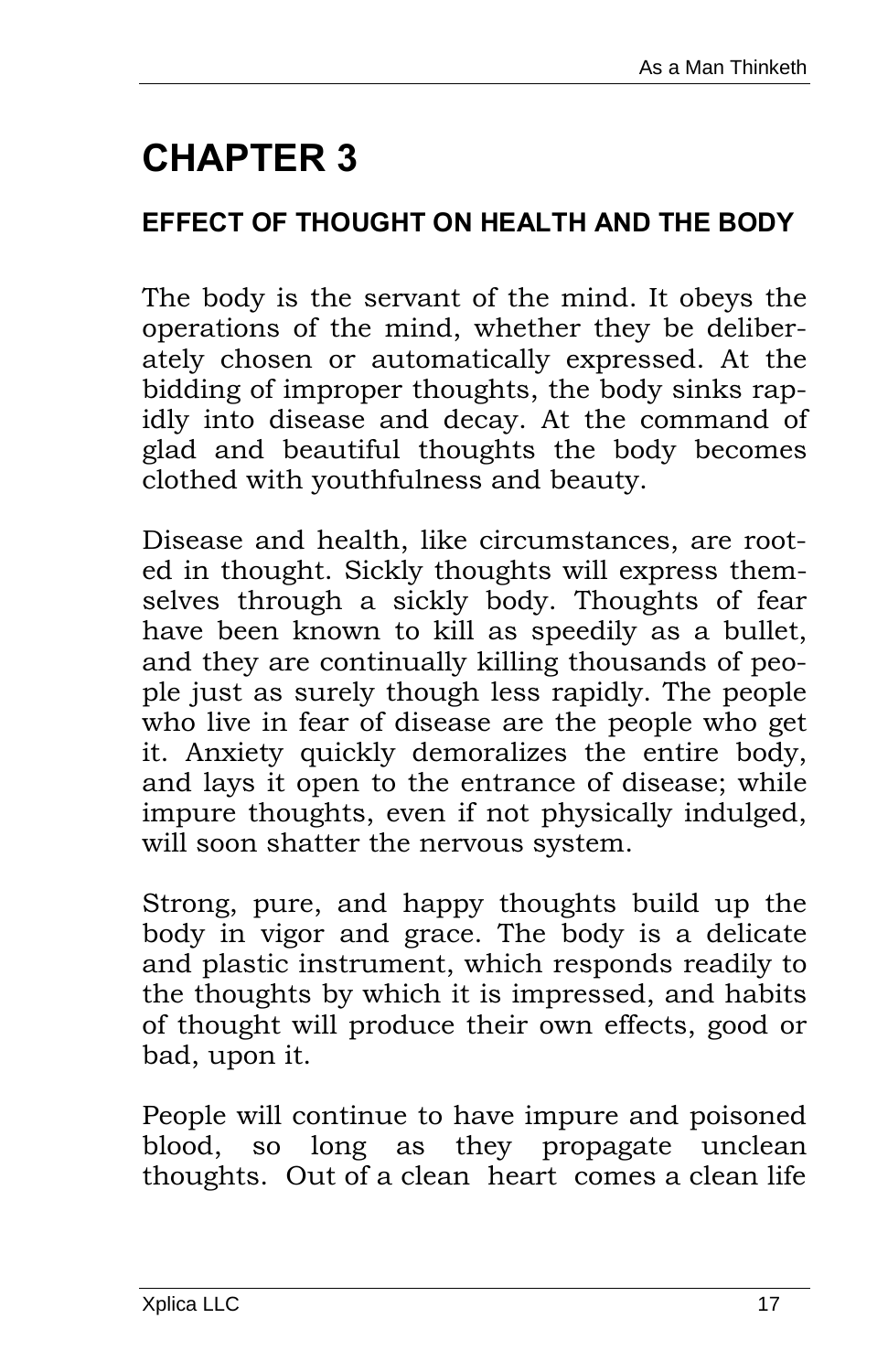and a clean body. Out of a defiled mind proceeds a defiled life and a corrupt body. Thought is the fountain of action and life. Manifestation makes the fountain pure, and all will be pure.

Change of diet will not help a those who will not change their thoughts. When one makes thoughts pure, they no longer desires impure food.

Clean thoughts make clean habits. The so-called saint who does not wash his body is not a saint. He who has strengthened and purified his thoughts does not need to consider the malevolent microbe.

If you wish to protect your body, then guard your mind. If you wish to renew your body, beautify your mind. Thoughts of malice, envy, disappointment, and despondency; rob the body of its health and grace. A sour face does not come by chance, it is made by sour thoughts. Wrinkles that mar are drawn by folly, passion, and pride.

I know a woman of ninety-six who has the bright, innocent face of a girl. I know a man well under middle age whose face is drawn into inharmonious contours. The one is the result of a sweet and sunny disposition; the other is the outcome of passion and discontent.

As you cannot have a sweet and wholesome abode unless you admit the air and sunshine freely into your rooms, so a strong body and a bright, happy, or serene countenance can only result from the free admittance into the mind of thoughts of joy and goodwill and serenity.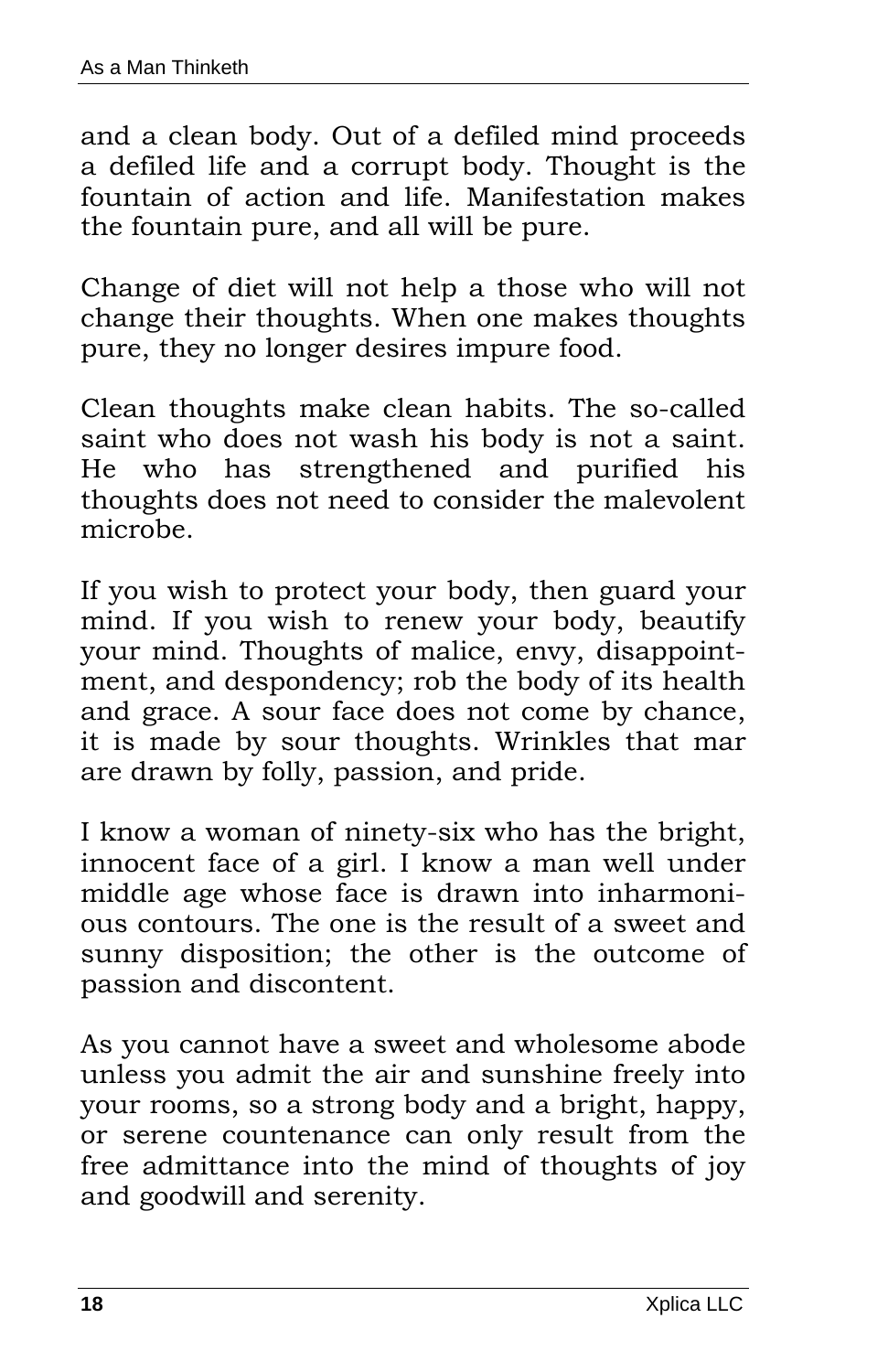On the faces of the aged there are wrinkles made by sympathy, others by strong and pure thought, and others are carved by passion: who cannot distinguish them? With those who have lived righteously, age is calm, peaceful, and softly mellowed, like the setting sun. I have recently seen a philosopher on his deathbed. He was not old except in years. He died as sweetly and peacefully as he had lived.

There is no physician like cheerful thought for dissipating the ills of the body; there is no comforter to compare with goodwill for dispersing the shadows of grief and sorrow. To live continually in thoughts of ill will, cynicism, suspicion, and envy is to be confined in a self-made prison. But to think well of all, to be cheerful with all, to patiently learn to find the good in all—such unselfish thoughts are the very portals of heaven; and to dwell day by day in thoughts of peace toward every creature will bring abounding peace to their possessor.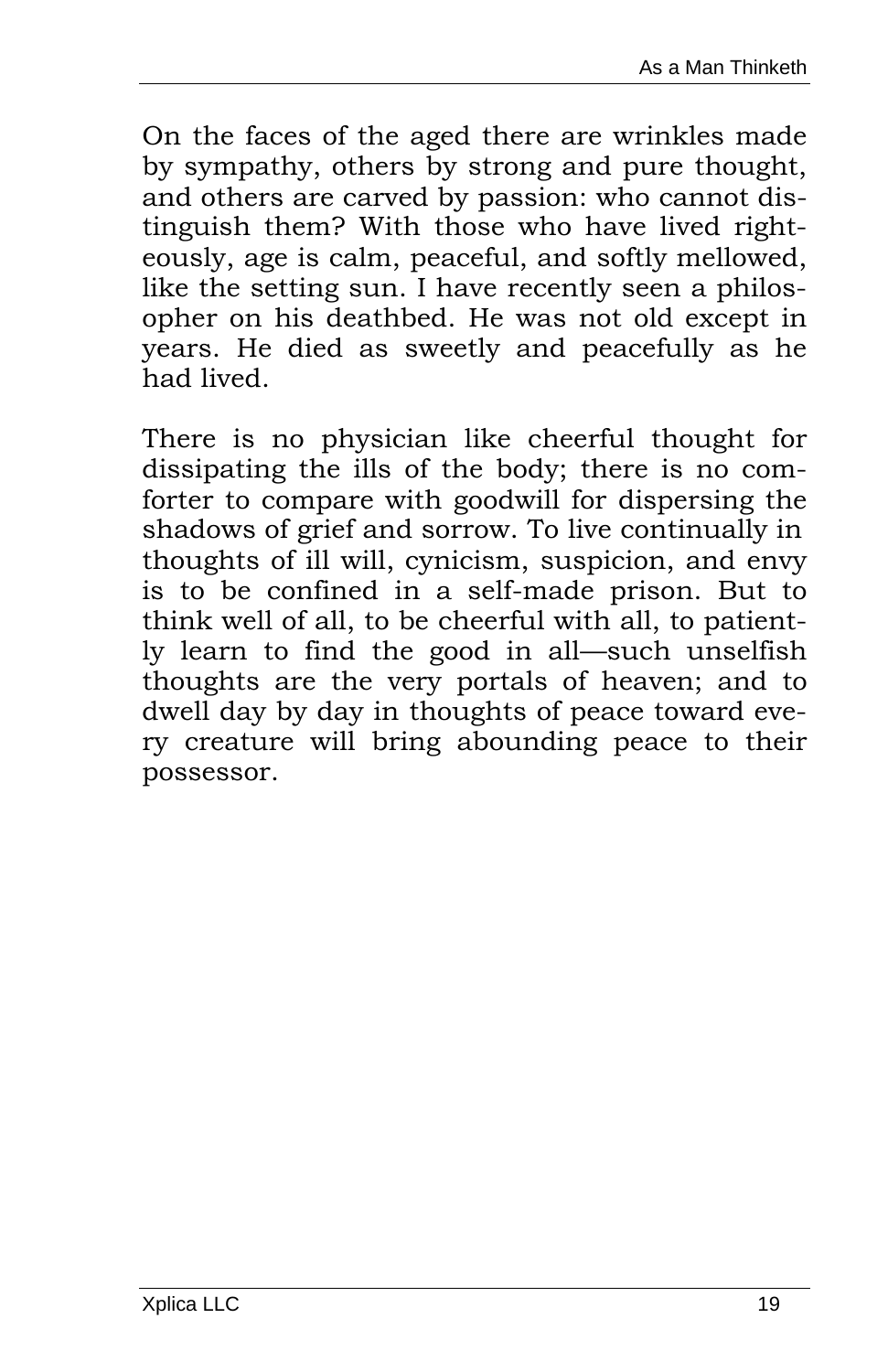# <span id="page-26-0"></span>**CHAPTER 4**

#### **THOUGHT AND PURPOSE**

Until thought is linked with purpose there is no intelligent accomplishment. With the majority the bark of thought is allowed to "drift" upon the ocean of life. Aimlessness is a vice, and such drifting must not continue for those who would steer clear of catastrophe and destruction.

They who have no central purpose in their life fall an easy prey to petty worries, fears, troubles, and self-pitying's, all of which are indications of weakness, which lead, just as surely as deliberately planned sins (though by a different route), to failure, unhappiness, and loss, for weakness cannot persist in a power evolving universe.

A person should conceive of a legitimate purpose in their heart and set out to accomplish it. People should make this purpose the centralizing point of their thoughts. It may take the form of a spiritual ideal, or it may be a worldly object, according to the person's nature at the time, but whichever it is, the person should steadily focus thought forces upon the object that the person desires. The person should make this purpose their supreme duty, and should devote him or herself to its attainment, not allowing thoughts to wander away into ephemeral fancies, longings, and imaginings. This is the royal road to self-control and true concentration of thought. Even if failure should rear its head again and again to accomplish their purpose (as they necessarily must until weakness is over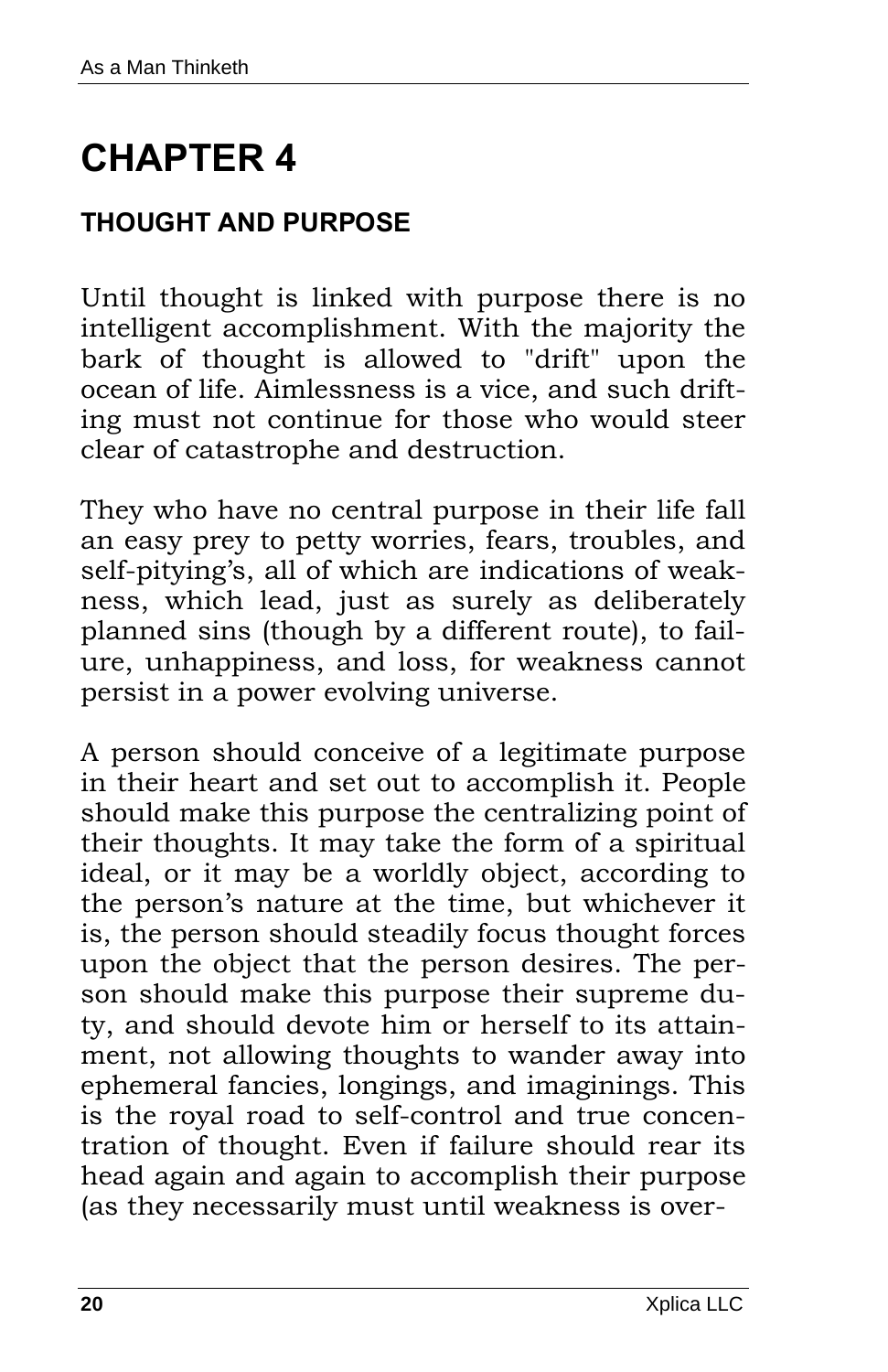come), the strength of character gained will be the measure of that person's true success, and this will form a new starting point for future power and triumph.

Those who are not prepared for the apprehension of a great purpose should fix the thoughts upon the faultless performance of their duty, no matter how insignificant their task may appear. Only in this way can the thoughts be gathered and focused, and resolution and energy be developed, which being done, there is nothing which may not be accomplished.

The weakest soul, knowing its own weakness, and believing this truth that strength can only be developed by effort and practice, will, thus believing, at once begin to exert itself, and, adding effort to effort, patience to patience, and strength to strength, will never cease to develop, and will at last grow divinely strong.

As the physically weak man can make himself strong by careful and patient training, so the man of weak thoughts can make them strong by exercising himself in right thinking.

To put away aimlessness and weakness, and to begin to think with purpose, is to enter the ranks of those strong ones who only recognize failure as one of the pathways to attainment, who make all conditions serve them, and who think strongly, attempt fearlessly, and accomplish masterfully.

Having conceived a purpose, a person should mentally mark out a straight pathway to its achievement, looking neither to the right nor the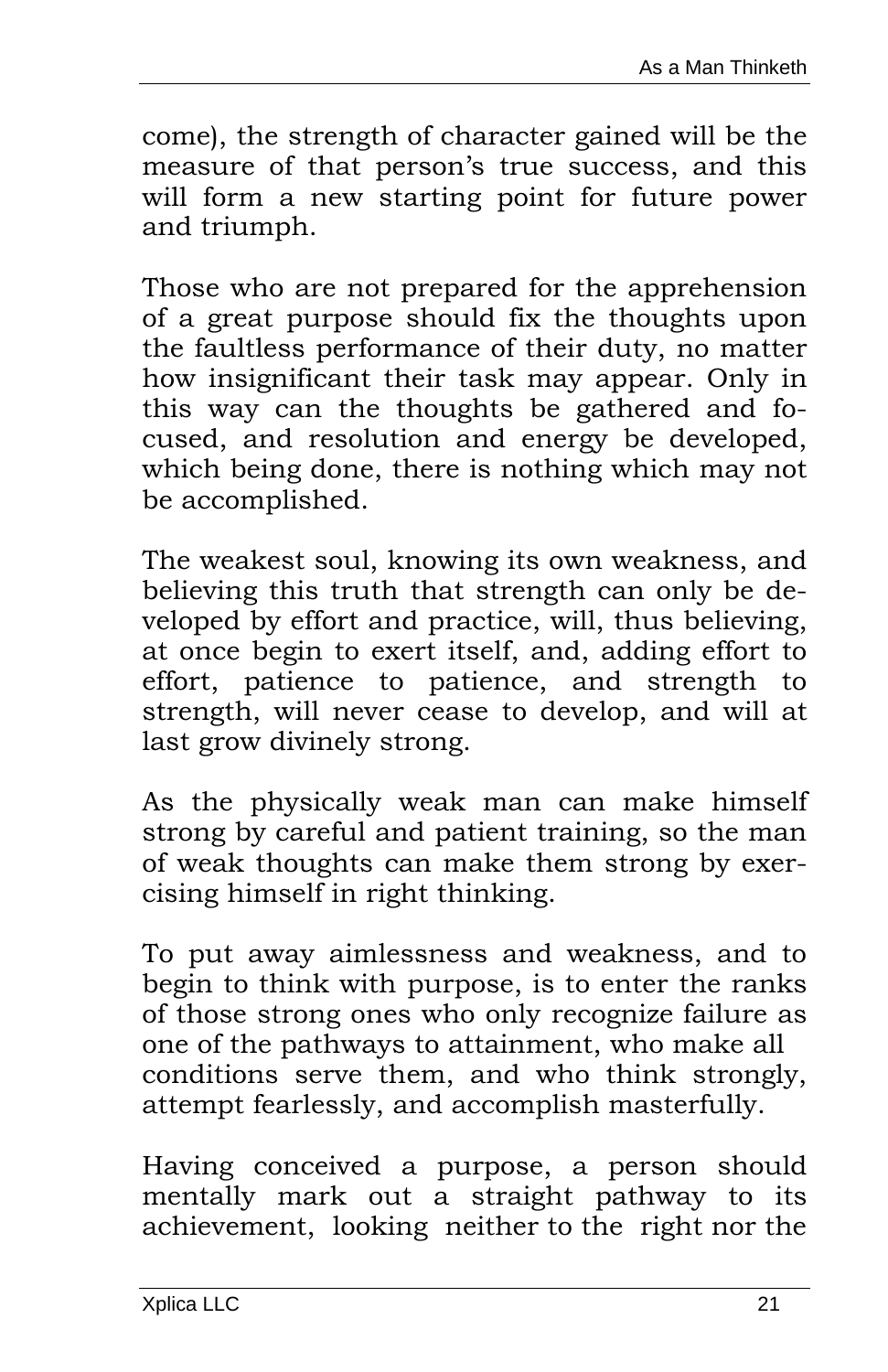left. Doubts and fears should be rigorously excluded; they are disintegrating elements, which break up the straight line of effort, rendering it crooked, ineffectual, and useless. Thoughts of doubt and fear never accomplished anything, and never can. They always lead to failure. Purpose, energy, power to do, and all strong thoughts cease when doubt and fear creep in.

The will to do springs from the knowledge that we can do. Doubt and fear are the great enemies of knowledge, and those who encourage them and who do not slay them, thwart themselves at every step.

Those who conquer doubt and fear will have conquered failure. Their every thought is allied with power, and all difficulties are bravely met and wisely overcome. Their purposes are seasonably planted, and they bloom and bring forth fruit, which does not fall prematurely to the ground.

Thought allied fearlessly to purpose becomes a creative force. Those who know this are ready to become something higher and stronger than a mere bundle of wavering thoughts and fluctuating sensations. Those who do this will become the conscious and intelligent wielder of their own mental powers.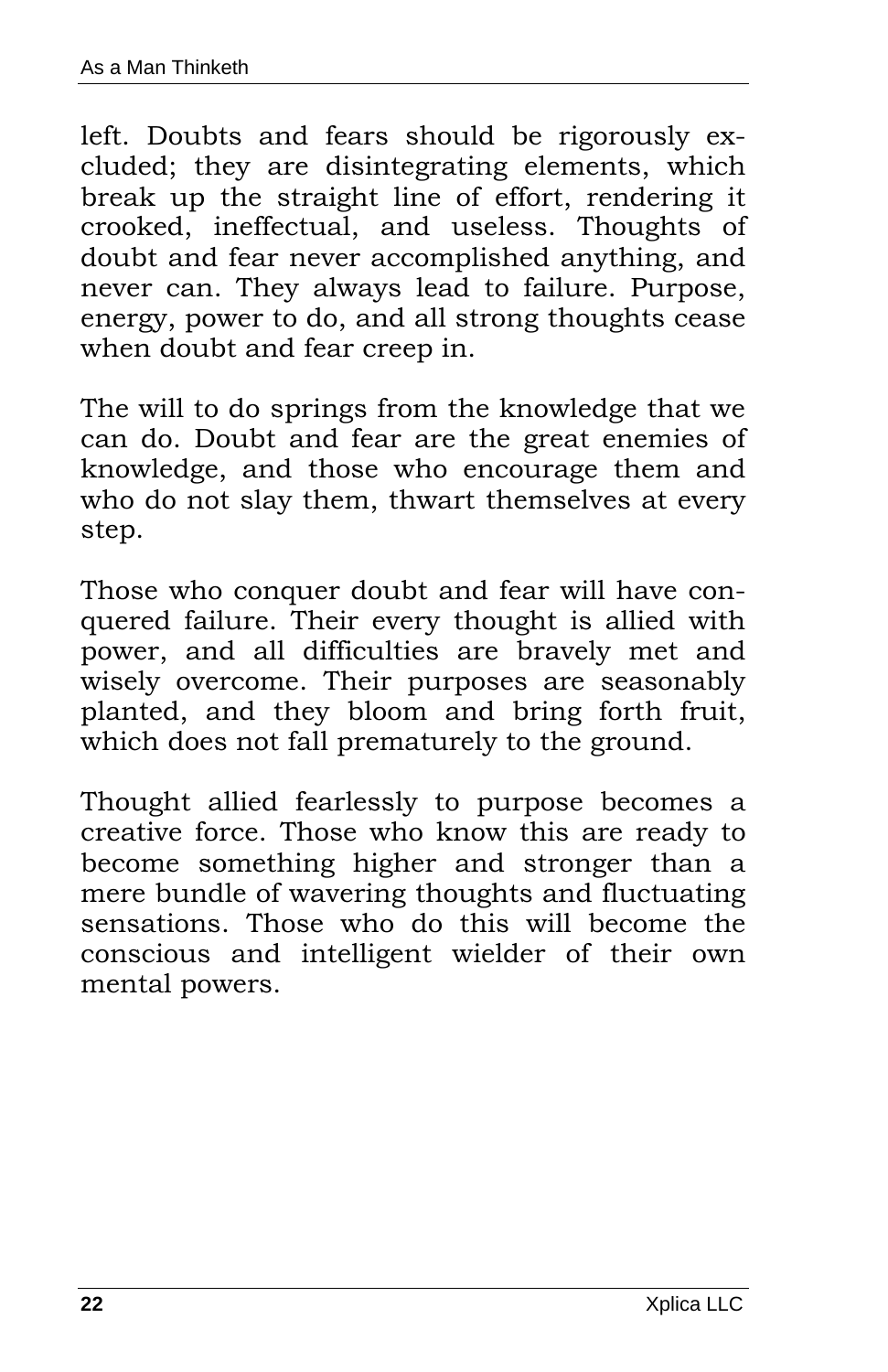# <span id="page-29-0"></span>**CHAPTER 5**

### **THE THOUGHT-FACTOR IN ACHIEVEMENT**

All that one achieves and all that one fails to achieve is the direct result of that person's own thoughts. In a justly ordered universe, where loss of balance would mean total destruction, individual responsibility must be absolute. A person's weakness and strength, purity, and impurity, are their own, and not another man's; they are brought about by that person, and not by another; and they can only be altered by that person, never by another. A person's condition is their own, and not another person's. That person's suffering and happiness are evolved from within. As the person thinks, so the person is; as the person continues to think, so the person remains.

A strong person cannot help a weaker unless that weaker is willing to be helped, and even then, the weak person must become strong and must, by that person's own efforts, develop the strength which that person admires in another. None but oneself can alter one's own condition.

It has been usual for people to think and to say, "Many are slaves because one is an oppressor; let us hate the oppressor." Now, however, there is amongst an increasing few a tendency to reverse this judgment, and to say, "One man is an oppressor because many are slaves; let us despise the slaves."

The truth is that oppressor and slaves are coop-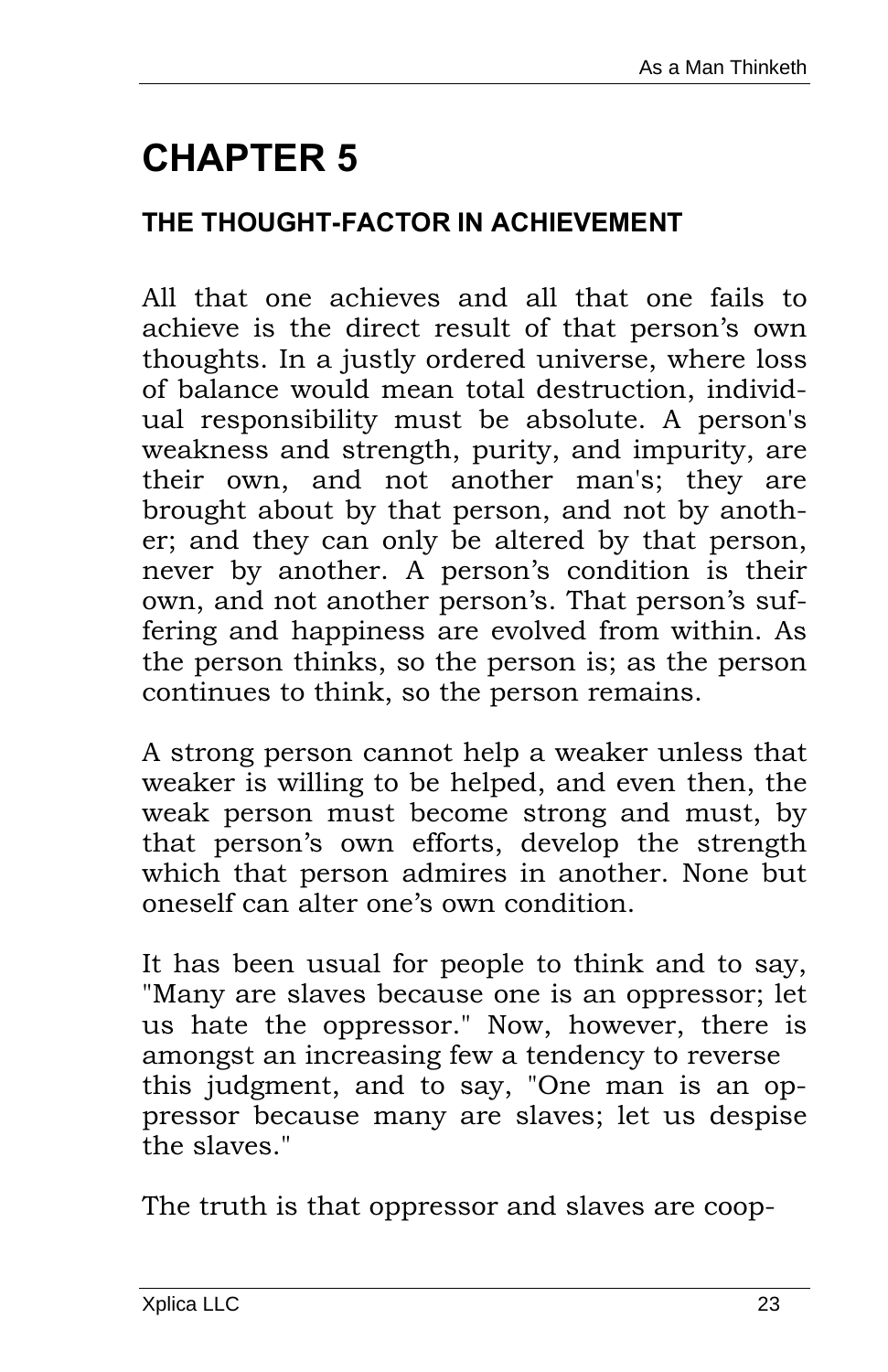erators in ignorance, and, while seeming to afflict each other, are in reality afflicting themselves. A perfect knowledge perceives the action of law in the weakness of the oppressed and the misapplied power of the oppressor. A perfect love, seeing the suffering, which both states entail, condemns neither. A perfect Compassion embraces both oppressor and oppressed.

One who has conquered weakness, and has put away all selfish thoughts, belongs neither to oppressor nor oppressed. That person is free.

People can only rise, conquer, and achieve by lifting up their thoughts. They can only remain weak, and abject, and miserable by refusing to lift up their thoughts.

Before a one can achieve anything, even in worldly things, that person must lift his thoughts above slavish animal indulgence. The person may not, in order to succeed, give up all animality and selfishness, by any means; but a portion of it must, at least, be sacrificed. One whose first thought is bestial indulgence could neither think clearly nor plan methodically; that person could not find and develop his latent resources and would fail in any undertaking. Not having commenced to manfully control one's own thoughts, the person is not in a position to control affairs and to adopt serious responsibilities. The person is not fit to act independently and stand alone but is limited only by the thoughts, which that person chooses.

There can be no progress, no achievement without sacrifice, and one's worldly success will be in the measure that the person sacrifices confused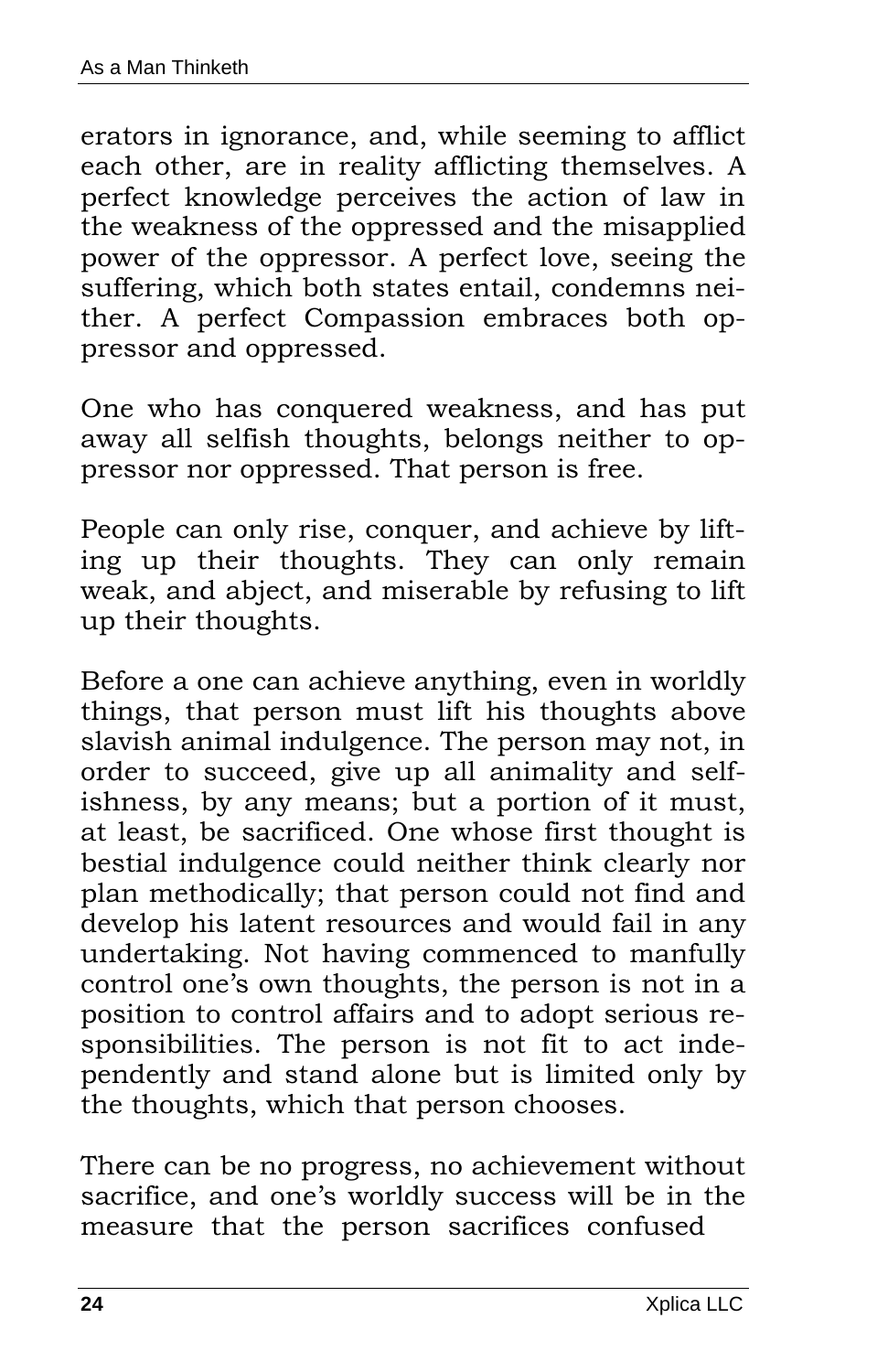animal thoughts, and fixes a mind on the development of plans, and the strengthening of resolution and self-reliance. And the higher the people lift their thoughts, the more responsible, upright, and

righteous they become, the greater will be their success, the more blessed and enduring will be their achievements.

The universe does not favor the greedy, the dishonest, the vicious, although on the mere surface it may sometimes appear to do so; it helps the honest, the magnanimous, the virtuous. All the great teachers of the ages have declared this in varying forms, and to prove and know it people have but to persist in making themselves more and more virtuous by lifting up their thoughts.

Intellectual achievements are the result of thought consecrated to the search for knowledge, or for the beautiful and true in life and nature. Such achievements may be sometimes connected with vanity and ambition, but they are not the outcome of those characteristics; they are the natural outgrowth of long and arduous effort, and of pure and unselfish thoughts.

Spiritual achievements are the consummation of holy aspirations. Those who live constantly in the conception of noble and lofty thoughts, who dwell upon all that is pure and unselfish, will, as surely as the sun reaches its zenith and the moon its full, become wise and noble in character, and rise into a position of influence and blessedness.

Achievement, of whatever kind, is the crown of effort, the ornament of thought. By the aid of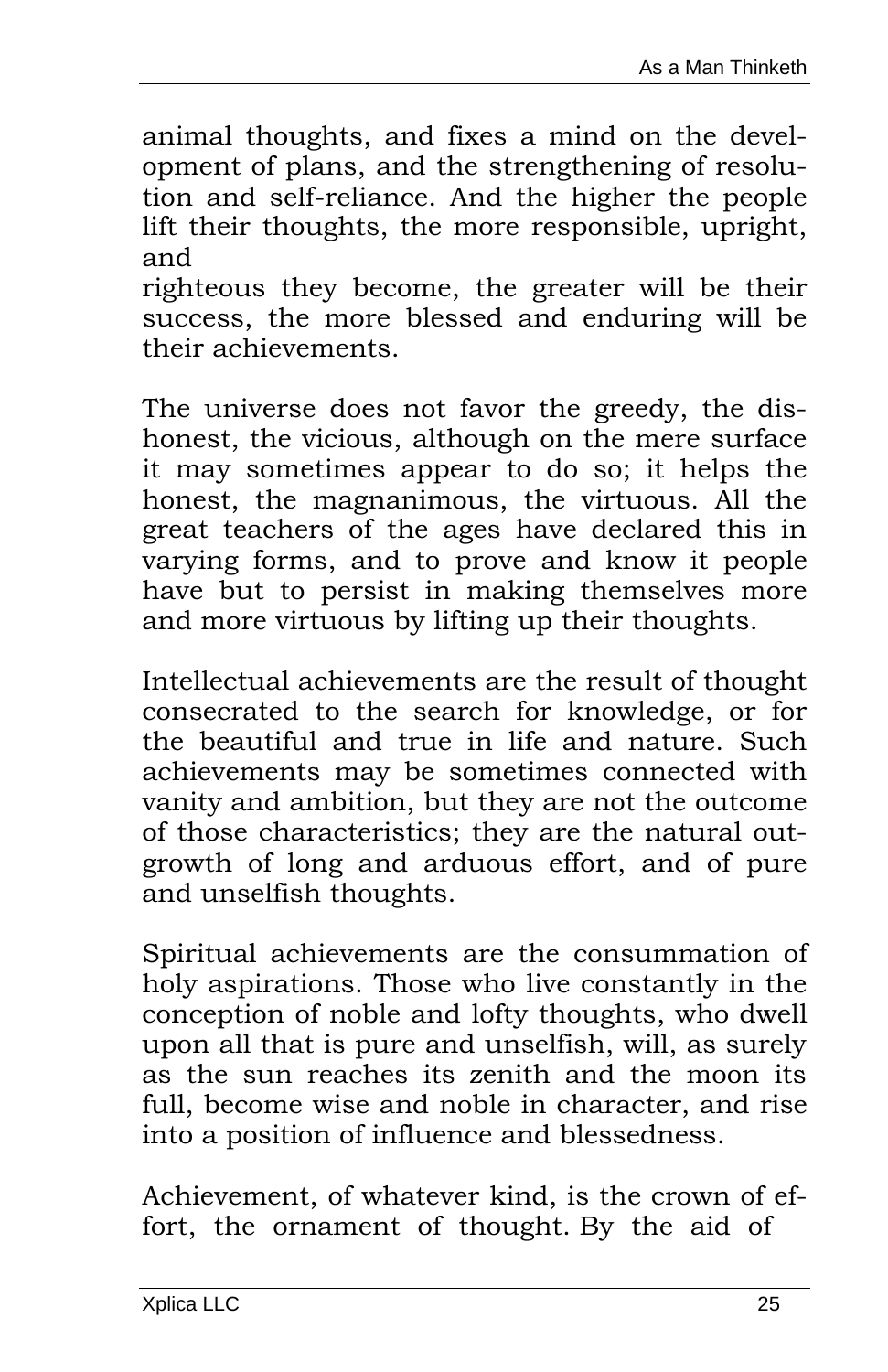self-control, resolution, purity, righteousness, and well-directed thought a person ascends, by the aid of animality, indolence, impurity, corruption, and confusion of thought a person descends.

One may rise to high success in the world, and even to lofty altitudes in the spiritual realm, and again descend into weakness and wretchedness by allowing arrogant, selfish, and corrupt thoughts to take possession.

Victories attained by right thought can only be maintained by watchfulness. Many give way when success is assured, and rapidly fall back into failure.

All achievements, whether in the business, intellectual, or spiritual world, are the result of definitely directed thought, are governed by the same law and are of the same method; the only difference lies in the object of attainment.

Those who would accomplish little must sacrifice little. Those who would achieve much must sacrifice much. Those who would attain highly must sacrifice greatly.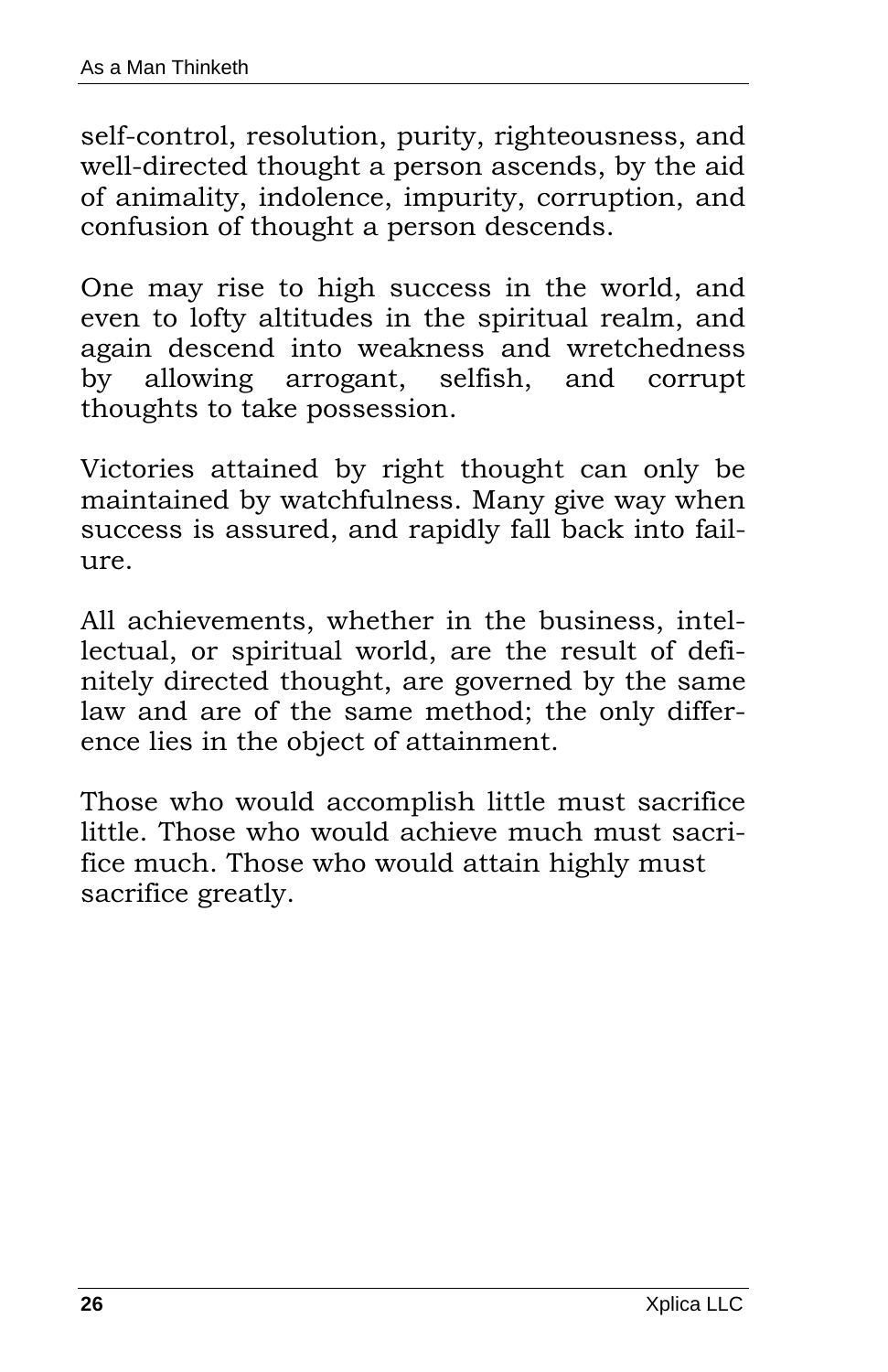# <span id="page-33-0"></span>**CHAPTER 6**

## **VISIONS AND IDEALS**

The dreamers are the saviors of the world. As the visible world is sustained by the invisible, so people, through all their trials and sins and sordid vocations, are nourished by the beautiful visions of their solitary dreamers. Humanity cannot forget its dreamers; it cannot let their ideals fade and die; it lives in them; it knows them as the realities which it shall one day see and know.

Composer, sculptor, painter, poet, prophet, sage, these are the makers of the afterworld, the architects of heaven. The world is beautiful because they have lived. without them, laboring humanity would perish.

Those who cherish a beautiful vision, a lofty ideal in their hearts, will one day realize it. Columbus cherished a vision of another world, and he discovered it. Copernicus fostered the vision of a multiplicity of worlds and a wider universe, and he revealed it. Buddha beheld the vision of a spiritual world of stainless beauty and perfect peace, and he entered into it.

Cherish your visions; cherish your ideals; cherish the music that stirs in your heart, the beauty that forms in your mind, the loveliness that drapes your purest thoughts, for out of them will grow all delightful conditions, all, heavenly environment; of these, if you but remain true to them, your world will at last be built.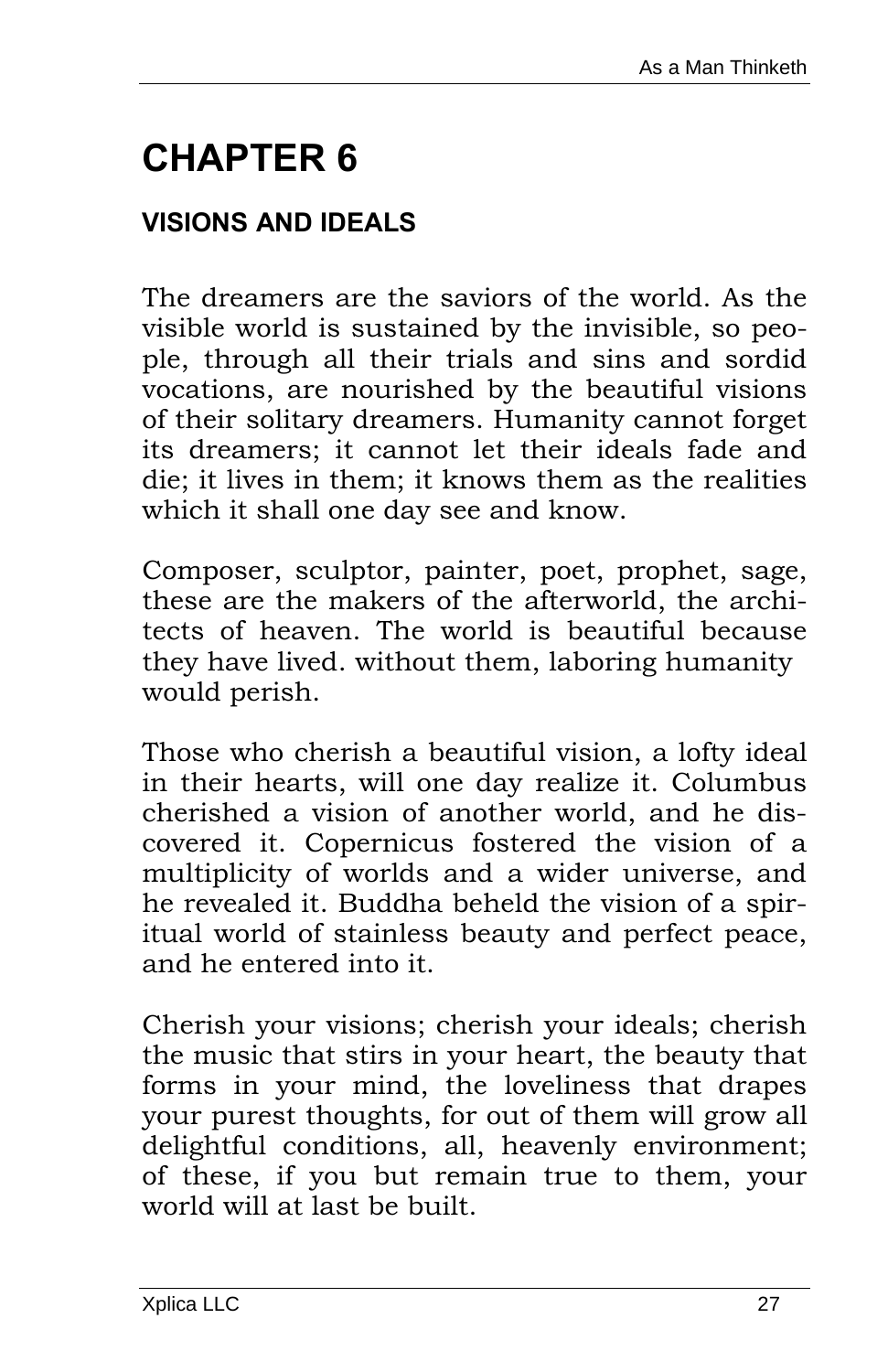To desire is to obtain. To aspire is to achieve. Shall our basest desires receive the fullest measure of gratification, and purest aspirations starve for lack of sustenance? Such is not the Law: such a condition of things can never obtain: "ask and receive."

Dream lofty dreams, and as you dream, so shall you become. Your vision is the promise of what you shall one day be; your Ideal is the prophecy of what you shall at last unveil.

The greatest achievement was at first and for a time a dream. The oak sleeps in the acorn; the bird waits in the egg; and in the highest vision of the soul a waking angel stirs. Dreams are the seedlings of realities.

Your circumstances may be unpleasant, but they shall not long remain so if you but perceive an ideal and strive to reach it. You cannot travel within and stand still without. Here is a youth hard pressed by poverty and labor; confined long hours in an unhealthy workshop; unschooled and lacking all the arts of refinement. But the youth dreams of better things and thinks of intelligence, of refinement, of grace and beauty. The youth conceives of, mentally builds up, an ideal condition of life; the vision of a wider liberty and a larger scope takes possession of the youth; unrest urges the youth to action, and the youth utilizes all spare time and means, small though they are, to the development of that youth's latent powers and resources. Very soon so altered has the youth's mind become that the workshop can no longer hold the youth. It has become so out of harmony with the youth's mentality that it falls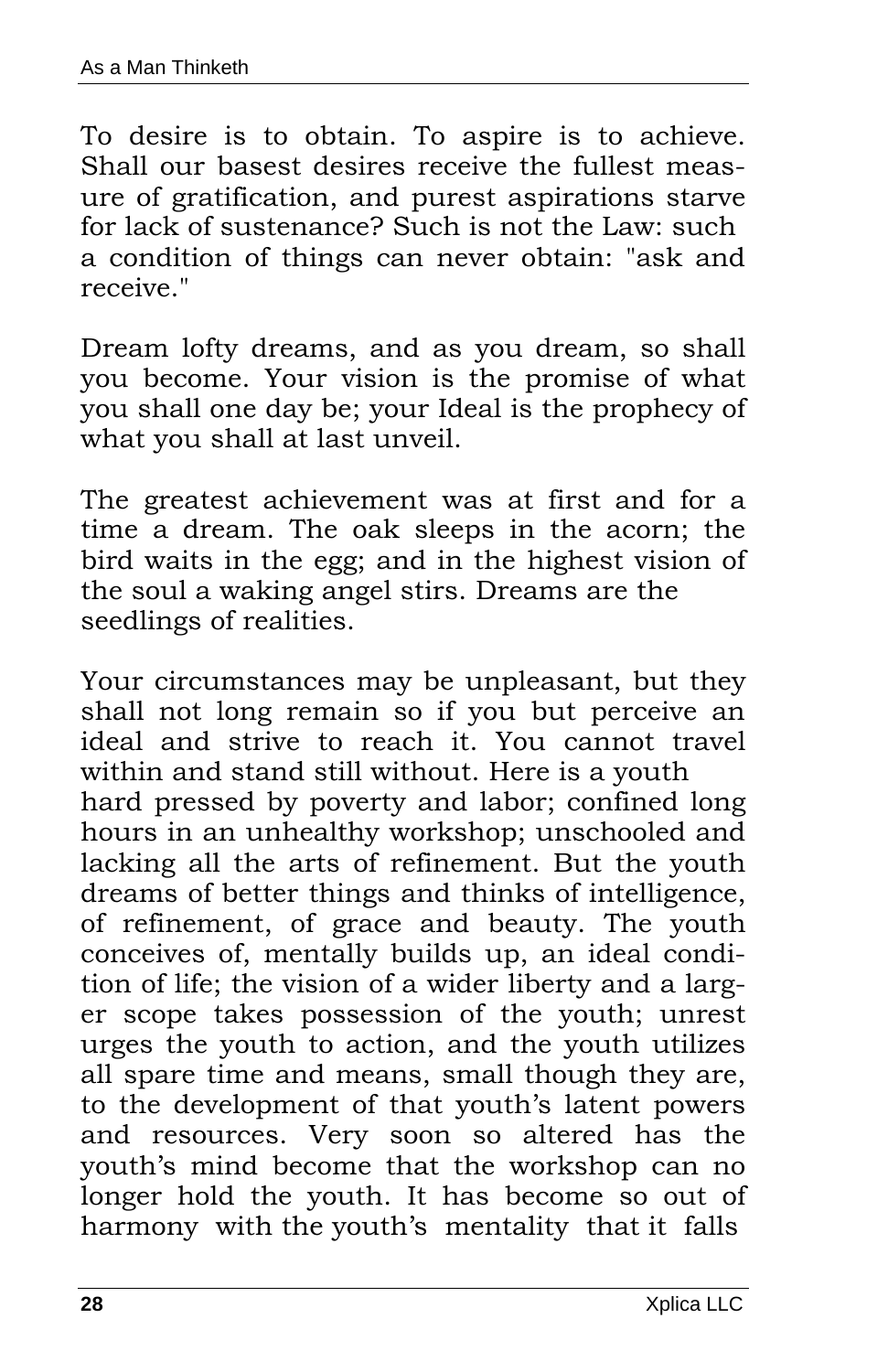out of the youth's life as a garment is cast aside, and, with the growth of opportunities, which fit the scope of his expanding powers, the youth passes out of it forever. Years later we see this youth as a full-grown person. We find this person a master of certain forces of the mind, which the person wields with worldwide influence and almost unequalled power. In this person's hands the person holds the cords of gigantic responsibilities. The person speaks, and lo, lives are changed; men and women hang upon this person's words and remold their characters, and, sunlike, the person becomes the fixed and luminous center around which innumerable destinies revolve. The person has realized the vision from youth and has become one with that ideal.

And you, too, youthful reader, will realize the vision (not the idle wish) of your heart, be it base or beautiful, or a mixture of both, for you will always gravitate toward that which you, secretly, most love. Into your hands will be placed the exact results of your own thoughts; you will receive that which you earn; no more, no less. Whatever your present environment may be, you will fall, remain, or rise with your thoughts, your vision, and your ideal. You will become as small as your controlling desire; as great as your dominant aspiration: in the beautiful words of Stanton Kirkham Davis:

*You may be keeping accounts, and presently you shall walk out of the door that for so long has seemed to you the barrier of your ideals and shall find yourself before an audience--the pen still behind your ear, the ink stains on your fingers and then and there shall pour out the torrent of your*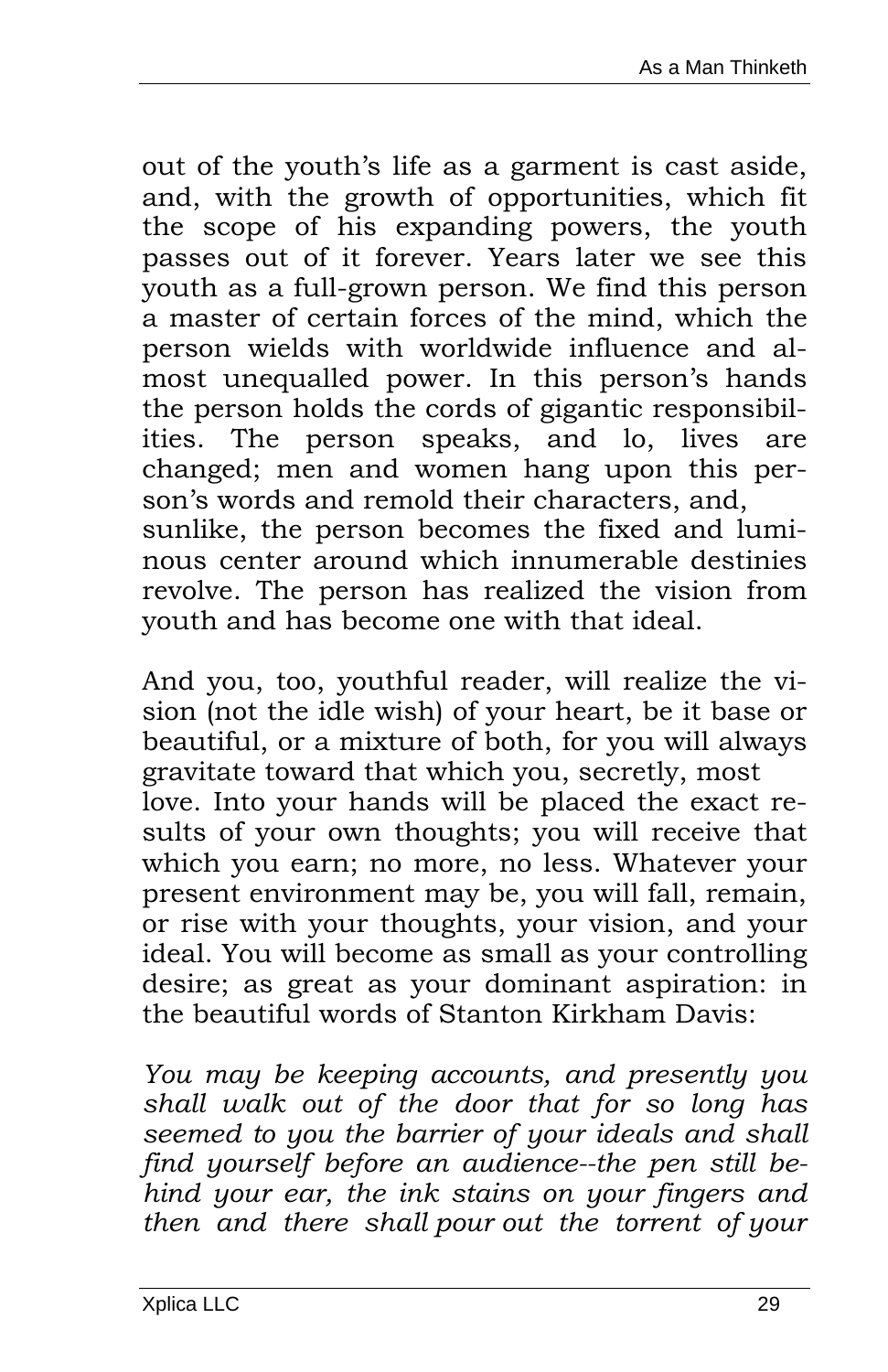*inspiration. You may be driving sheep, and you shall wander to a rural city and open-mouthed; shall wander under the intrepid guidance of the spirit into the studio of the master, and after a time he shall say, 'I have nothing more to teach you.' And now you have become the master, who did so recently dream of great things while driving sheep. You shall lay down the saw and the plane to take upon yourself the regeneration of the world.*

The thoughtless, the ignorant, and the indolent, seeing only the apparent effects of things and not the things themselves, talk of luck, of fortune, and chance. Seeing a man grow rich, they say, "How lucky he is!" Observing another become intellectual, they exclaim, "How highly favored he is!" And noting the saintly character and wide influence of another, they remark, "How chance aids him at every turn!" They do not see the trials and failures and struggles that these men have voluntarily encountered in order to gain their experience; have no knowledge of the sacrifices they have made, of the undaunted efforts they have put forth, of the faith they have exercised, that they might overcome the apparently insurmountable, and realize the vision of their heart. They do not know the darkness and the heartaches; they only see the light and joy and call it "luck". They do not see the long and arduous journey, but only behold the pleasant goal, and call it "good fortune," do not understand the process, but only perceive the result, and call it chance.

In all human affairs there are efforts, and there are results, and the strength of the effort is the measure of the result. Chance is not. Gifts, powers, material, intellectual, and spiritual possess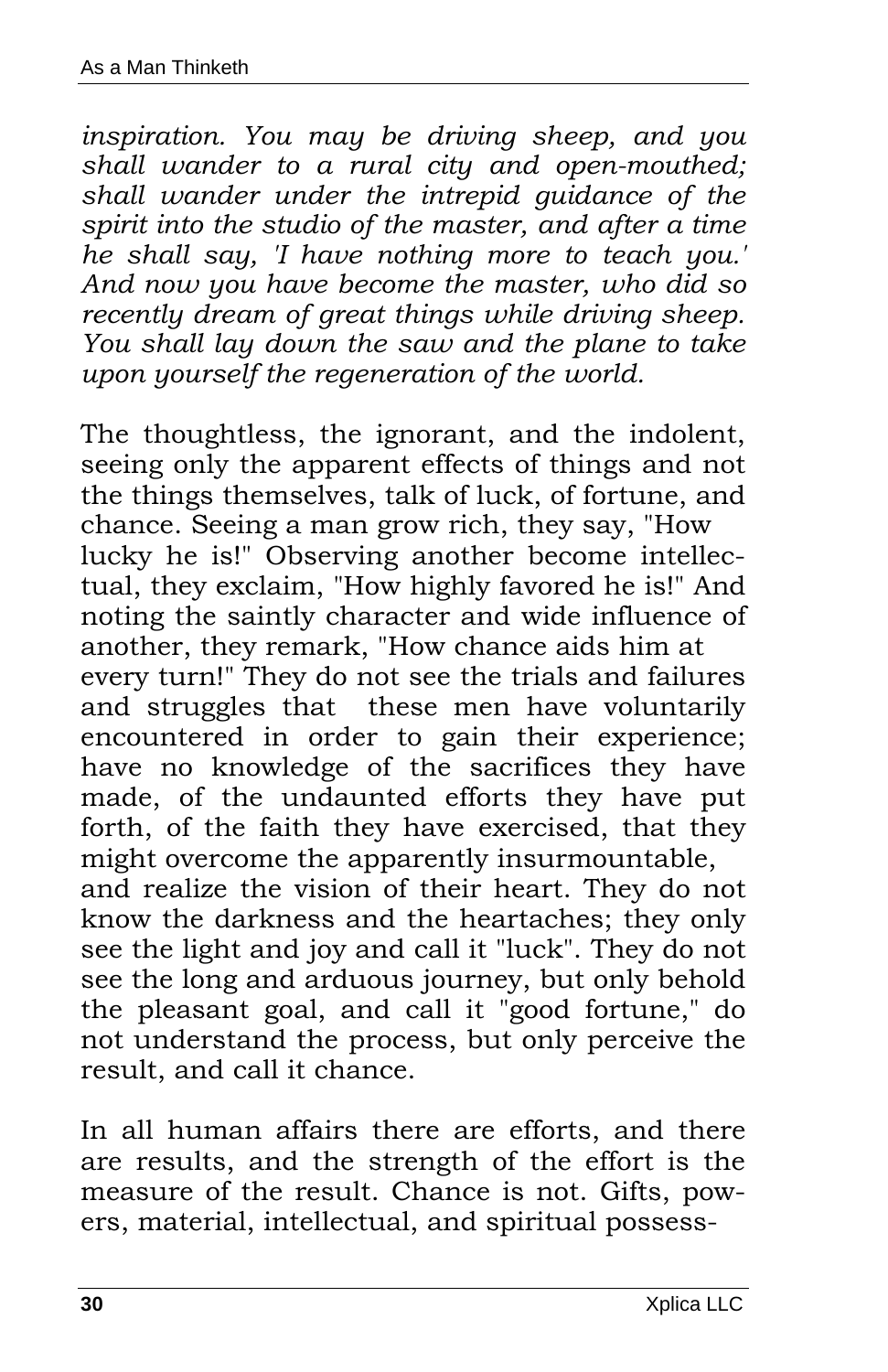ions are the fruits of effort; they are thoughts completed, objects accomplished, visions realized.

The Vision that you glorify in your mind, the Ideal that you enthrone in your heart--this you will build your life by, this you will become.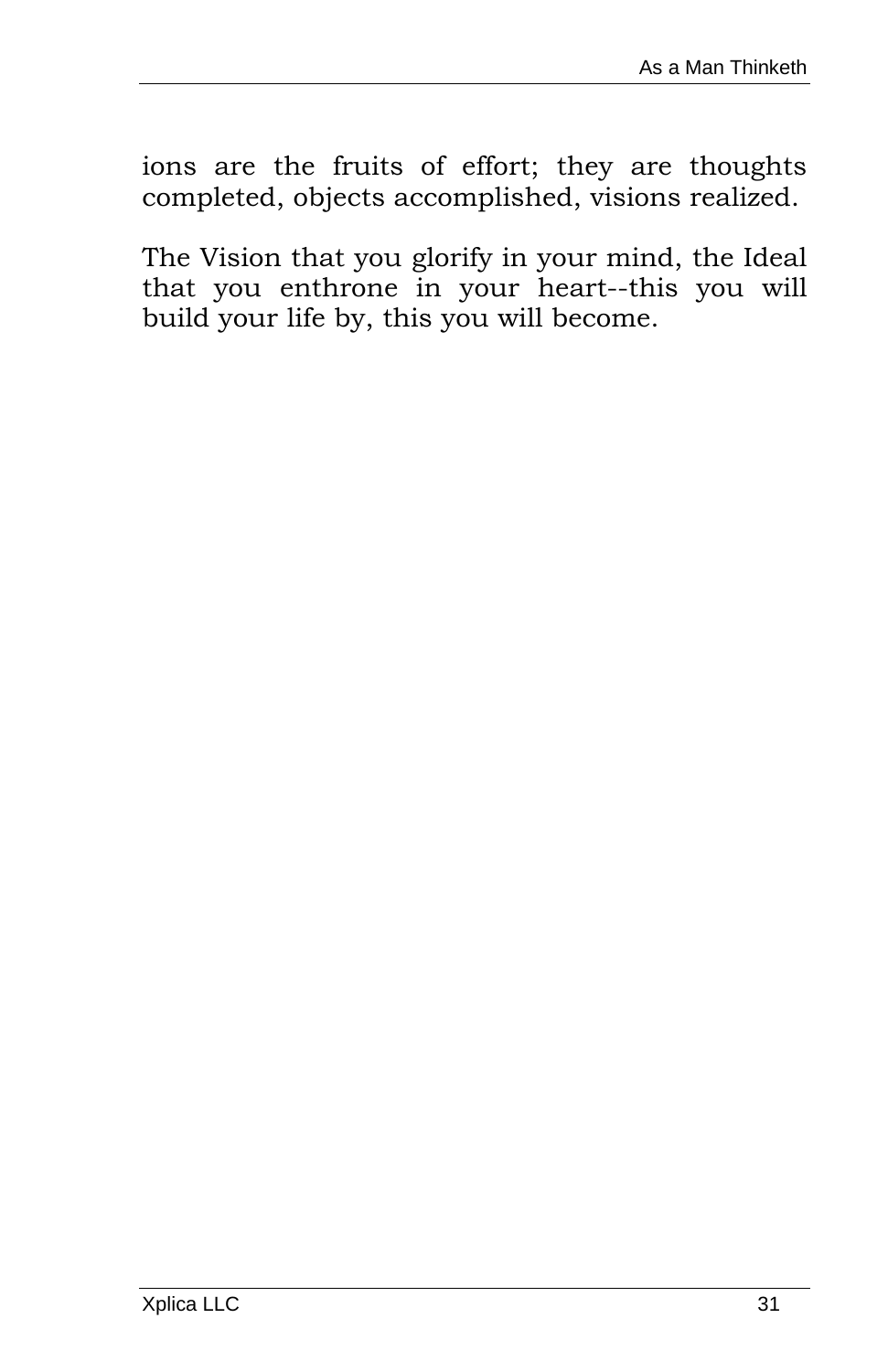# <span id="page-38-0"></span>**CHAPTER 7**

#### **SERENITY**

Calmness of mind is one of the beautiful jewels of wisdom. It is the result of long and patient effort in self-control. Its presence is an indication of ripened experience, and of a more than ordinary knowledge of the laws and operations of thought.

A person becomes calm in the measure that the person understands him or herself as a thought evolved being, for such knowledge necessitates the understanding of others as the result of thought, and as the person develops a right understanding, and sees more and more clearly the internal relations of things by the action of cause and effect, the person ceases to fuss and fume and worry and grieve, and remains poised, steadfast, serene.

The calm person, having learned how to govern him or herself, knows how to adapt to others; and they, in turn, reverence the person's spiritual strength, and feel that they can learn of that person and rely upon that person. The more tranquil a person becomes, the greater is his or her success, influence, and power for good. Even the ordinary trader will find his or her business prosperity increase as he or she develops a greater self-control and composure, for people will always prefer to deal with one whose demeanor is strongly equable.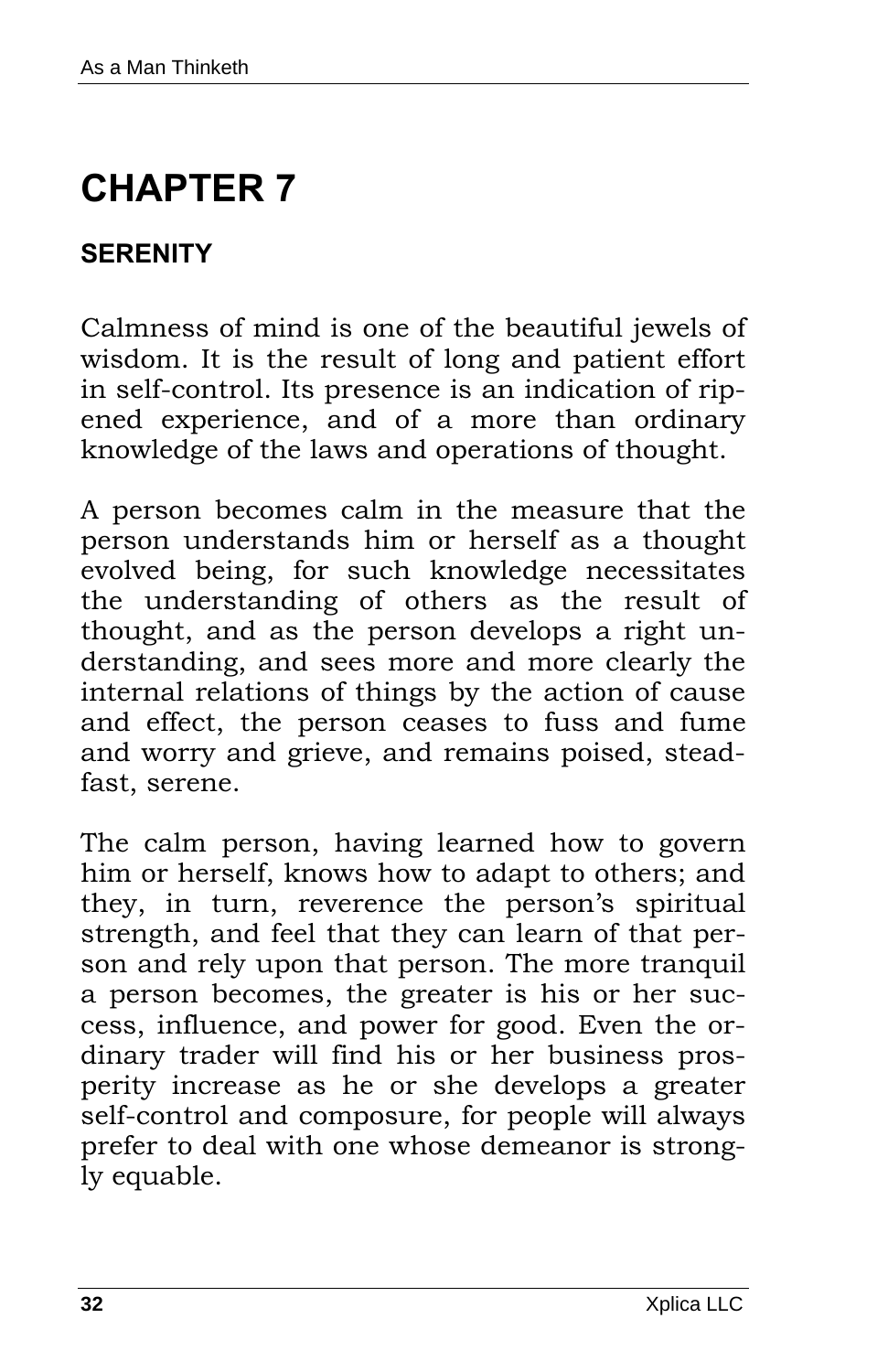The strong, calm person is always loved and revered. This person is like a shade-giving tree in a thirsty land, or a sheltering rock in a storm. "Who does not love a tranquil heart, a sweettempered, balanced life? It does not matter whether it rains or shines, or what changes come to those possessing these blessings, for they are always sweet, serene, and calm. That exquisite poise of character, which we call serenity is the last lesson of culture, the fruitage of the soul. It is precious as wisdom, more to be desired than gold- -yea, than even fine gold. How insignificant mere money seeking looks in comparison with a serene life--a life that dwells in the ocean of truth, beneath the waves, beyond the reach of hurricanes, and in the eternal calm!

How many people we know who sour their lives, who ruin all that is sweet and beautiful by explosive tempers, who destroy their poise of character, and make bad blood! It is a question whether the great majority of people do not ruin their lives and mar their happiness by lack of self-control. How few people we meet in life who are well balanced, who have that exquisite poise which is characteristic of the finished character!

Yes, humanity surges with uncontrolled passion, is tumultuous with ungoverned grief, is blown about by anxiety and doubt. Only the wise, only he whose thoughts are controlled and purified, makes the winds and the storms of the soul obey their will.

Tempest-tossed souls, wherever ye may be, under whatsoever conditions ye may live, know this in the ocean of life the isles of blessedness are